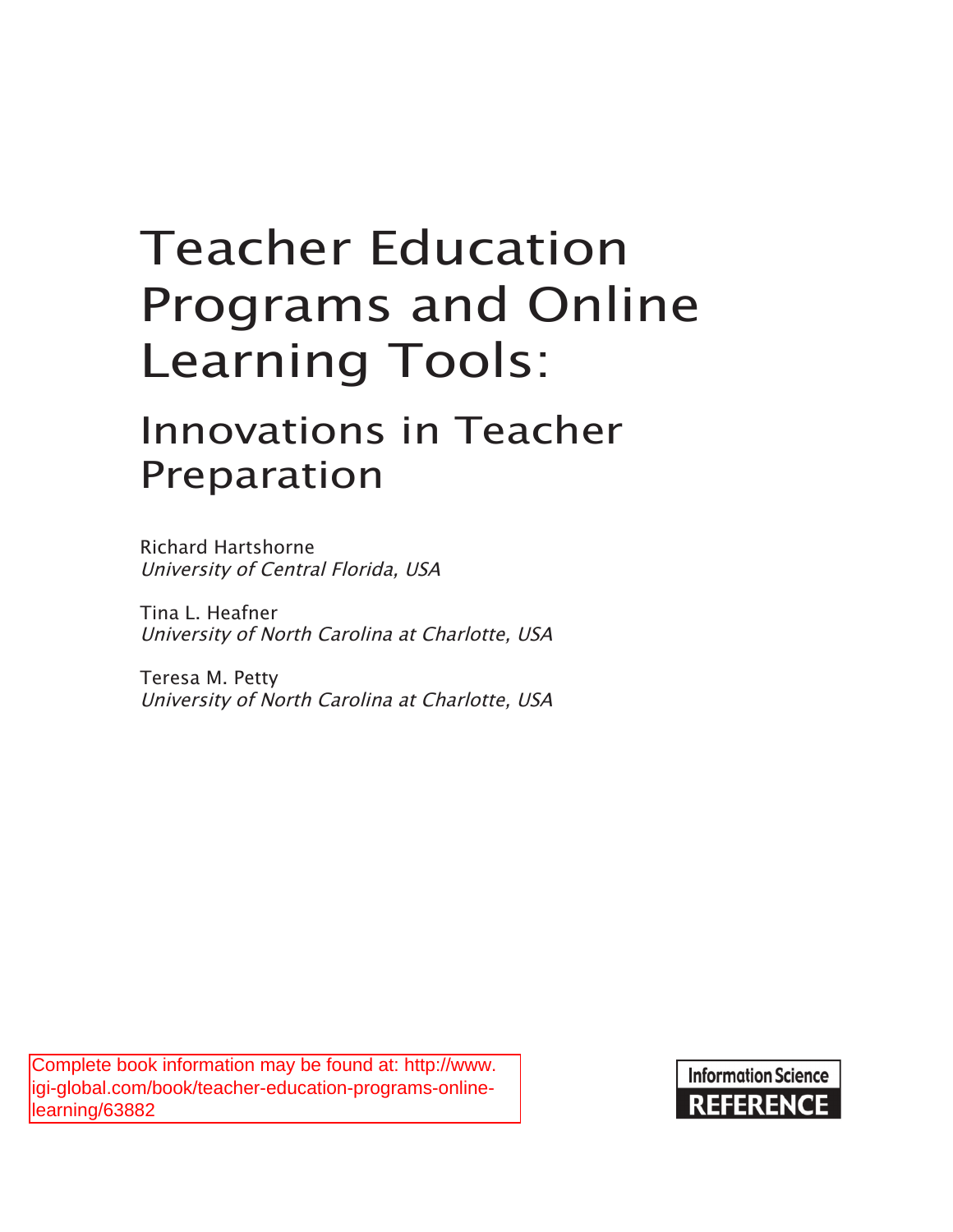| Managing Director:                    | Lindsay Johnston  |
|---------------------------------------|-------------------|
| Senior Editorial Director:            | Heather A. Probst |
| <b>Book Production Manager:</b>       | Sean Woznicki     |
| Development Manager:                  | Joel Gamon        |
| Development Editor:                   | Hannah Abelbeck   |
| <b>Assistant Acquisitions Editor:</b> | Kayla Wolfe       |
| Typesetter:                           | Alyson Zerbe      |
| Cover Design:                         | Nick Newcomer     |

Published in the United States of America by Information Science Reference (an imprint of IGI Global) 701 E. Chocolate Avenue Hershey PA 17033 Tel: 717-533-8845 Fax: 717-533-8661 E-mail: cust@igi-global.com Web site: http://www.igi-global.com

Copyright © 2013 by IGI Global. All rights reserved. No part of this publication may be reproduced, stored or distributed in any form or by any means, electronic or mechanical, including photocopying, without written permission from the publisher. Product or company names used in this set are for identification purposes only. Inclusion of the names of the products or companies does not indicate a claim of ownership by IGI Global of the trademark or registered trademark.

#### Library of Congress Cataloging-in-Publication Data

Teacher education programs and online learning tools: innovations in teacher preparation / Richard Hartshorne, Tina Heafner and Teresa Petty, editors.

p. cm.

Includes bibliographical references and index.

 Summary: "This book presents information about current online practices and research in teacher education programs, and explores the opportunities, methods, and issues surrounding technologically innovative opportunities in teacher preparation"--Provided by publisher.

 ISBN 978-1-4666-1906-7 (hardcover) -- ISBN 978-1-4666-1907-4 (ebook) -- ISBN 978-1-4666-1908-1 (print & perpetual access) 1. Teachers--Training of--United States. 2. Teachers--Training of--Technological innovations--United States. 3. Teachers--Training of--Computer-assisted instruction. 4. Teachers--Training of--Research--United States. I. Hartshorne, Richard, 1971- II. Heafner, Tina. III. Petty, Teresa M.

LB1715.T4236 2013

370.71'1--dc23

#### 2012010238

British Cataloguing in Publication Data

A Cataloguing in Publication record for this book is available from the British Library.

All work contributed to this book is new, previously-unpublished material. The views expressed in this book are those of the authors, but not necessarily of the publisher.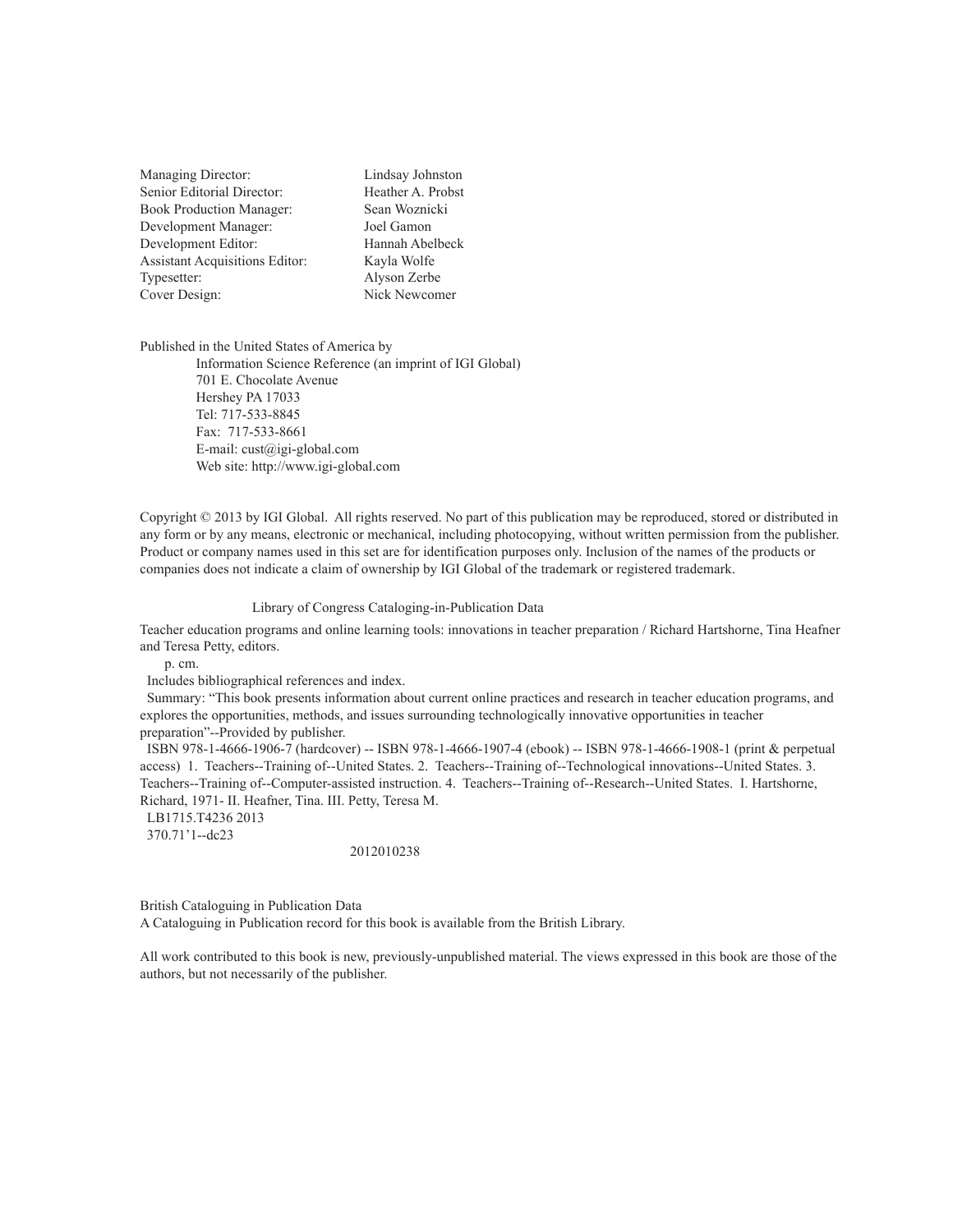# Chapter 4 Virtually Unprepared: Examining the Preparation of K-12 Online Teachers

**Michael K. Barbour** *Wayne State University, USA*

**Jason Siko** *Grand Valley State University, USA*

**Elizabeth Gross** *Wayne State University, USA*

**Kecia Waddell** *Wayne State University, USA*

#### **ABSTRACT**

*At present, there are very few examples of the preparation of teachers for the online environment in teacher education. Even more unfortunate is that less than 40% of all online teachers in the United States reported receiving any professional development before they began teaching online. While some virtual schools provide some training to their own teachers, in most instances, no such training is provided to the school-based personnel. This is unfortunate, as K-12 student success in online learning environments require support from both the online teacher and the local school-based teacher. Clearly, there is a need for teacher education programs to equip all teachers with initial training in how to design, deliver, and – in particular – support K-12 online learning. This chapter begins with an examination of the act of teaching online and how that differs from teaching in a face-to-face environment. Next, the chapter describes existing teacher education initiatives targeted to pre-service teachers (i.e., undergraduate students) and then in-service teachers (i.e., graduate students). This is followed by an evaluation of current state-based initiatives to formalize online teaching as an endorsement area. Finally, a summary of the unique aspects of teaching online and how some initiatives have attempted to address these unique skills, before outlining a course of action that all teacher education programs should consider adopting.*

DOI: 10.4018/978-1-4666-1906-7.ch004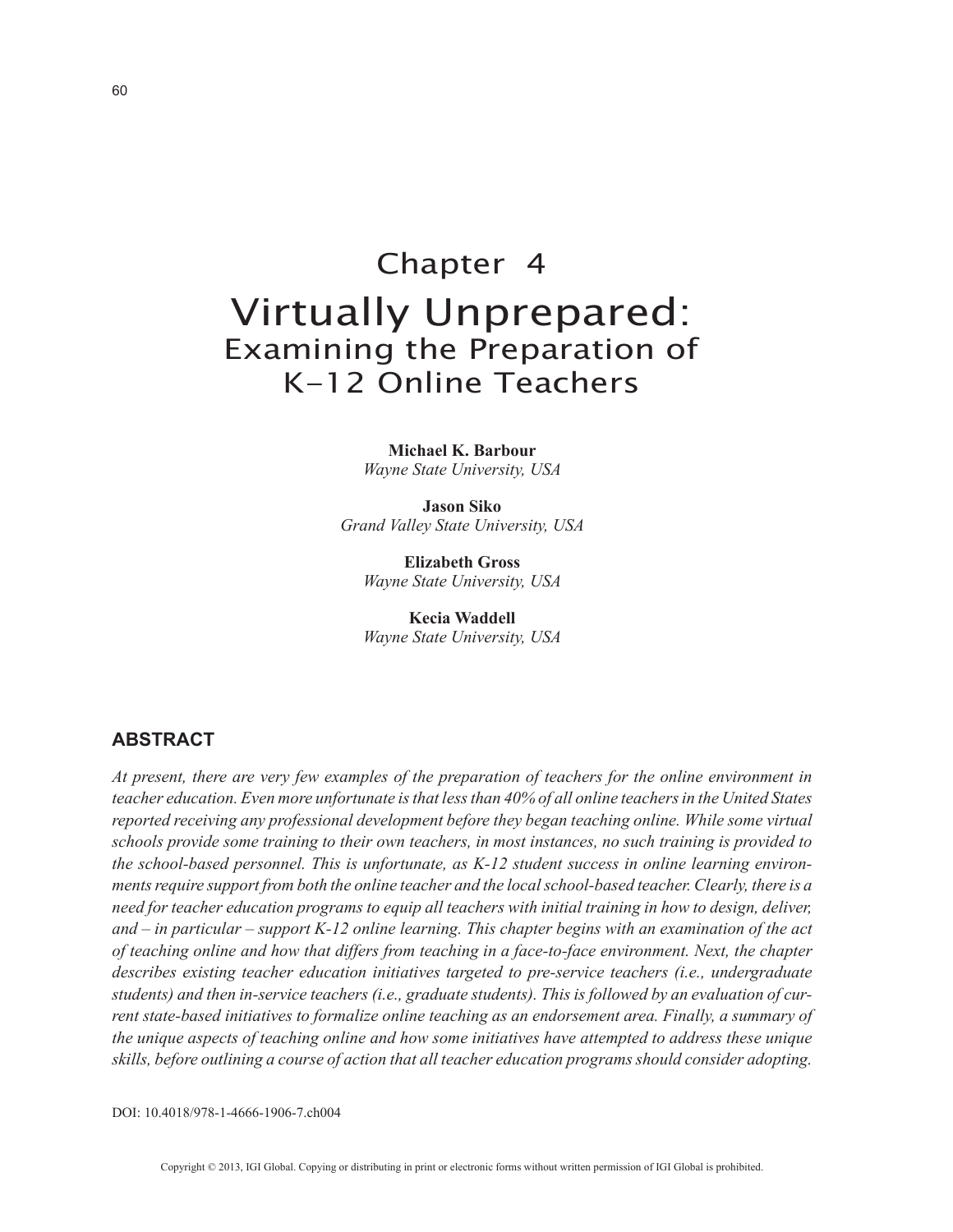#### **INTRODUCTION**

In the United States, the first K-12 school to begin using online learning was the private Laurel Springs School in California around 1994. This was followed by the Utah eSchool in 1994-95, which primarily used a correspondence model, but did offer some online courses (Barbour, 2009). In 1996-97, the Florida Virtual School (FLVS) and Virtual High School Global Consortium, which were created using state or federal grants, came into being (Clark, 2007). At the turn of the millennia, Clark (2001) estimated that there were between 40,000 and 50,000 virtual school enrolments. Almost a decade later, Picciano and Seaman (2009) indicated that there were over 1,000,000 students enrolled in online courses, while Watson, Murin, Vashaw, Gemin, & Rapp (2010) reported significant online learning activity in 48 states, and the District of Columbia. In 2006, Michigan became the first state in the US to require that all students complete an online learning experience in order to graduate from high school (a move that has been followed by other states, such as New Mexico, Alabama and Florida). Finally, some have gone so far to predict that the majority of K-12 education will be delivered using online learning by the year 2020 (Christensen, Horn & Johnson, 2008).

Wood (2005) stated there was a "persistent opinion that people who have never taught in this medium [i.e., online] can jump in and teach a class, [however], a good classroom teacher is not necessarily a good online teacher" (p. 36). Roblyer and McKenzie (2000) indicated that many of the factors that make a successful online teacher, such as good communication and classroom organization skills, were similar to those for any successful teacher, yet Davis, Roblyer, Charania, Ferdig, Harms, Compton and Cho (2007) discovered "effective virtual teachers have qualities and skills that often set them apart from traditional teachers" (p. 28). Some of the skills necessary for teaching in an online environment

are consistent with those provided by traditional teacher education programs, but there are other necessary skills that are largely absent (Davis & Roblyer, 2005).

At present, there are very few examples of the preparation of teachers for the online environment in teacher education. Even more unfortunate is that Rice and Dawley (2007) found that less than 40% of all online teachers in the United States reported to receiving any professional development before they began teaching online. While some virtual schools provide some training to their own teachers, in most instances no such training is provided to the school-based personnel. This is unfortunate, as Aronson and Timms (2003) indicated that K-12 student success in online learning environment required support from both the online teacher and the local school-based teacher. Clearly there is a need for teacher education programs to equip all teachers with initial training in how to design, deliver, and – in particular – support K-12 online learning.

This chapter begins with an examination of the act of teaching online and how that differs from teaching in a face-to-face environment. Next, we describe existing teacher education initiatives targeted to pre-service teachers (i.e., undergraduate students), and then in-service teachers (i.e., graduate students). This is followed by an evaluation of current state-based initiatives to formalize online teaching as an endorsement area. Finally, we summarize the unique aspects of teaching online and how some initiatives have attempted to address these unique skills, before outlining a course of action that all teacher education programs should consider adopting.

#### **EXAMINING ONLINE TEACHING**

Many of us can think of instances where we thought poorly of our professor's ability to teach. Perhaps it was due to poor preparation, a lack of content knowledge, or an inability to explain complex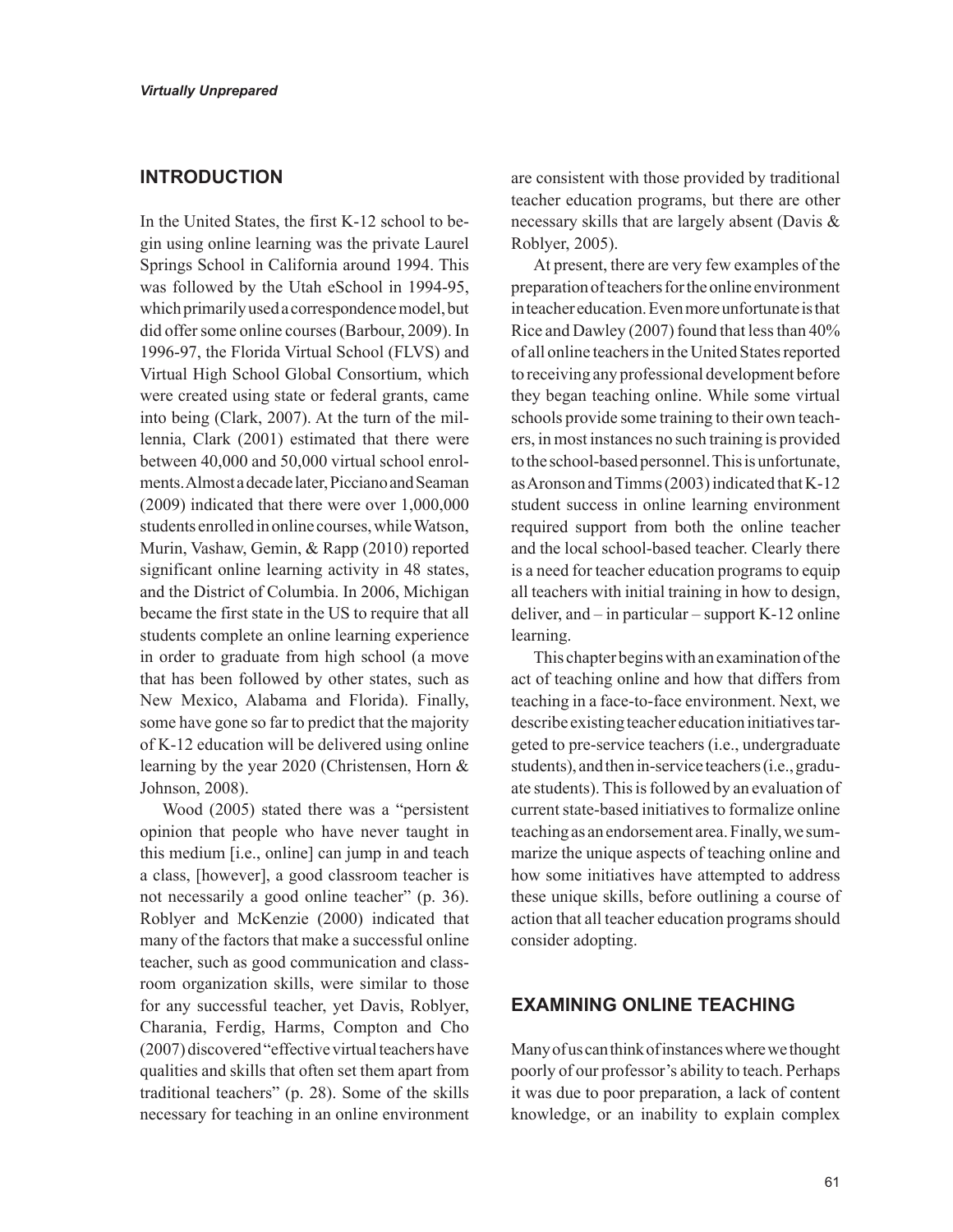concepts in terms a novice could understand. In other instances, we have all had excellent teachers who motivated us to do our best and helped us get through a class that we never thought we could. Currently, more and more people are able to say the same thing about their online teachers. Some of us have had excellent online instructors and some of us have had horrible online instructors.

Students enrolled in online courses encounter a variety of formats for delivery of instruction (Kaseman & Kaseman, 2000), and thus the skills required of teachers will vary. In the independent model of instruction, students are primarily selftaught, progressing through the content at their own pace and completing much of the work offline or through database-driven online systems. Students will take assessments throughout the course, but there is little in the way of feedback from the instructor. In this delivery model the teacher has little interaction with the student, and therefore does not need much in the way of communication skills. In this case, unless the course is prepackaged, the teacher needs to be skilled in the technical aspects of delivery and the organization of the course.

In an asynchronous course, students work through the content when it is convenient for them. Asynchronous courses have little to no live or real-time interaction with an instructor. However, that does not mean that there is no communication between the teacher, student, and classmates (Zucker & Kozma, 2003). Teachers need to provide feedback on assignments, and students must often interact with one another via discussion boards or group assignments (Friend & Johnston, 2005). However, unless the student is taking an asynchronous course with classmates in a brick-and-mortar school, the potential for student isolation is still present. Therefore, online instructors in an asynchronous environment must be able to provide opportunities for interaction when convenient for the student, provide authentic feedback without ever coming in direct contact with the student, and be able to monitor students who are becoming isolated from the rest of the class.

In a synchronous course, students interact with the teacher and other students in real time; they are separated by distance but come together during regularly scheduled periods. One could consider the courses to simply be traditional courses mediated by technology (Barbour, 2011). Synchronous courses are the most similar to traditional face-toface courses, although the course may have both synchronous and asynchronous elements. Instructors must have the capabilities to effortlessly work with the new communication technology and be able to integrate synchronous activities with any asynchronous events or discussions that occur when the class is working offline.

On the surface, it would appear that the skills required for teaching online are quite similar to those for teaching in a traditional format. Teachers in both environments must carry out procedural duties (e.g., grading and attendance), provide students with feedback, manage behavior, and cater to the needs of both low-achieving and high-achieving students. Davis and Niederhauser (2007) discussed several similarities between the skill sets of online and face-to-face teachers, among them the ability to stay organized and to communicate effectively with students. In fact, Davis and Rose (2007) found that most online teachers teach in the way that they were once taught, and they transferred their teaching style to the online realm. However, to simply say that the skill sets are exactly the same would be incorrect.

Several problems exist with defining the skill set necessary for successful online teaching. The first problem is obviously identifying those skills. Easton (2003) stated that online instructors needed advanced skills in the management of instructional activities and assessments, as well as stronger engagement skills. In a traditional classroom, all of the students are in one area and can interact with one another based on proximity. In an online environment, the experiences must be engineered so that students separated by both space and time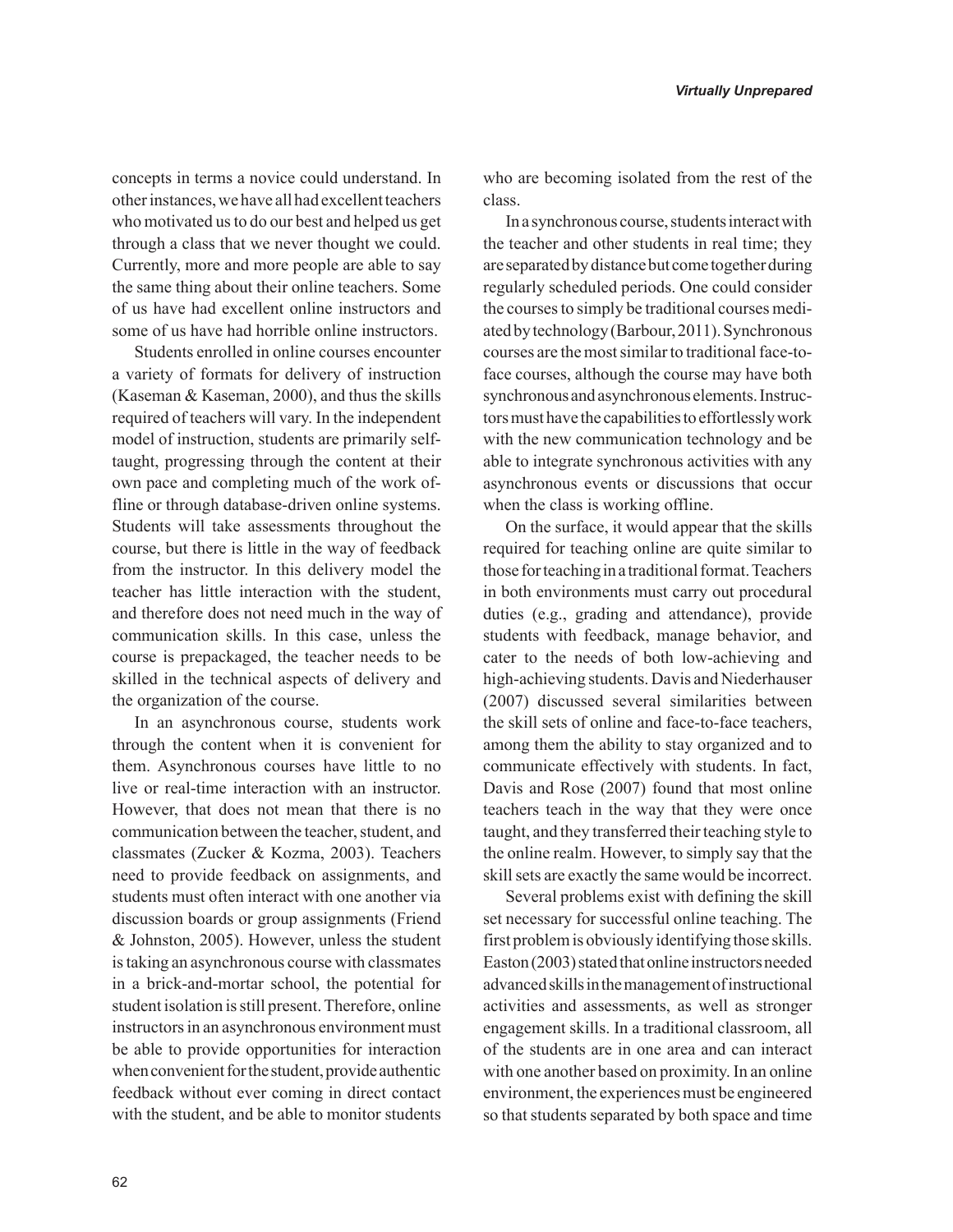can have engaging interactions with one another. Morris (2003) believed that online instructors needed to be tech-savvy and have a genuine excitement for teaching in the online environment. Instructors also needed to be very familiar with the curriculum. The technical acumen and excitement could be helpful in overcoming technical problems with a content management system and the loss of enthusiasm that could arise when the problems are frequent.

The second problem is validating through research whether such skills are truly unique to online instruction. The aforementioned skills are based primarily on anecdotal evidence, and much of the research that has been done on essential skills has been narrow in scope (Harms, Niederhauser, Davis, Roblyer & Gilbert, 2006). Clearly more research is needed in this area to validate which skills are essential to teaching online. Without strong empirical research backing principles of online instruction, teacher preparation programs may do more harm than good by teaching pre-service teachers faulty methods for teaching courses online.

The third problem is translating this knowledge into training for pre-service and in-service teachers, as it appears that online instruction will be an inevitable part of teachers' duties in the future. Smith, Clark, and Blomeyer (2005) found that only about one percent of K-12 teachers have been trained to teach online. Barbour (2011) stated that most online teacher training is gained through professional development, and this professional development is mainly focused on the technical aspects of a content management system rather than pedagogy.

The training for online teachers is only one aspect of the success of online learners, since more than one person is often responsible for all of the different aspects of delivering online curriculum. The instructor may not have designed the course, and thus online course designers must be able to create quality online courses rather than simply digitize materials from a traditional course. Collis (1999) and Barbour (2007) provide design principles for online courses. In addition to the instructor, another adult is often involved in the monitoring the student (Davis & Niederhauser, 2007). This facilitator is often located at the student's physical school. Research involving the role of the on-site support teachers (Roblyer, Freeman, Stabler & Schneidmiller, 2007) showed that based on surveys of online teachers, the most frequently reported problems concerned the facilitator's ability to monitor student progress. Because of the importance of these facilitators to the success of students, the skills necessary to be a successful facilitator need to be researched and distilled into teacher education programs. In the following two sections, we will look at attempts to prepare teachers on the skills necessary to design online learning, teach online or support students learning online.

#### **EXISTING PRE-SERVICE TEACHER EDUCATION INITIATIVES**

Existing pre-service teacher education initiatives for future teachers that attempt to support K-12 online learning are faced with a variety of challenges such as a lack of research and few models to guide their development. Other critical barriers to effective pre-service K-12 online learning teacher education arise from constrictive geographic regulations around the teacher certification process that vary from state to state. Such policies and procedures are more suited to traditional brick and mortar environments and complicate the reach of K-12 online learning's broad development. It is generally agreed that teacher education is currently unprepared for the burgeoning demand for K-12 online learning (Kennedy & Archambault, 2011). Given such consensus, how has pre-service teacher education prepared teachers for K-12 online learning? In this section, we will examine how a small number of universities have attempted to prepare their students for K-12 online learning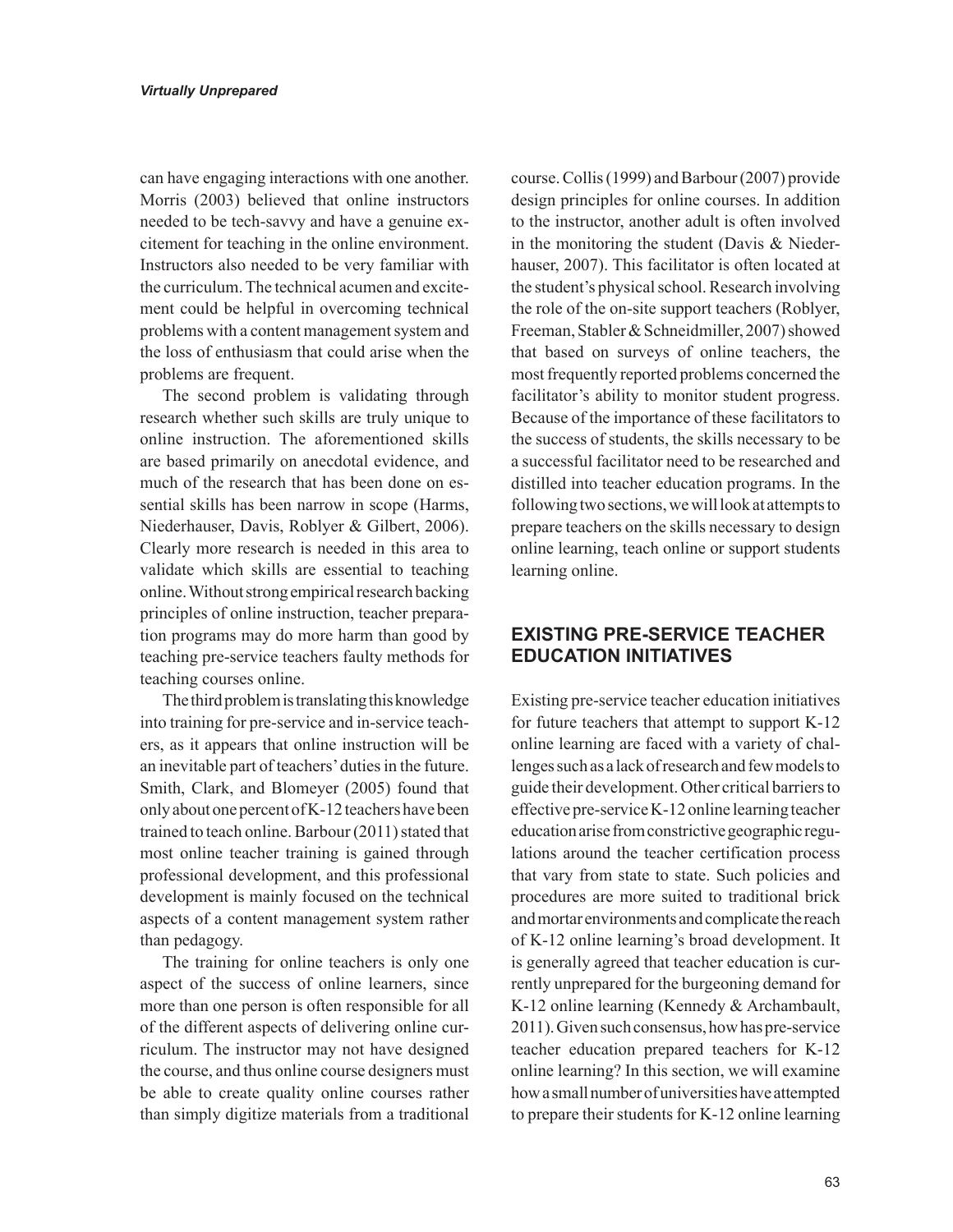their pre-service teacher education initiatives. This discussion is not exhaustive, but is fairly representative of the initiatives underway (and is pretty close to an exhaustive listing).

#### **Teacher Education Goes into Virtual Schools (Iowa State University)**

Iowa State University, in collaboration with the University of Florida, the University of Virginia, Graceland University and Iowa Learning Online, developed the Teacher Education Goes Into Virtual Schools (TEGIVS) project; the first comprehensive attempt at designing a national model for pre-service teacher education with an emphasis on K-12 online learning. The TEGIVS project sought to identify and develop online teaching competences that would be valuable for all K-12 teachers to support K-12 online learning in the traditional setting, to develop tools that permitted engagement with K-12 online learning practices from multiple perspectives (e.g., the online student, the online teacher, the online course developer, and local school site facilitator), and, ultimately, to build a national community of K-12 online learning practice amongst peers who might constructively critique and challenge the model (Davis et al, 2007).

The Iowa State University model for implementing the actual K-12 online learning training took on various formats within four pre-service teacher education degree programs in four different states (i.e., Iowa, Florida, Virginia and Missouri):

- Secondary lab & lecture (4 hours of training)
- Elementary lab  $&$  lecture (4 hours of training)
- Theme within course on distance education (45 hours of training)
- Unit in instructional design course (12 hours of training)
- Theme within a regular methods course (12 hours of training)
- Field experience in a K-12 online learning program (5-24 hours of training) (Davis, 2007)

The variation that occurred in the way each of the pre-service teacher education programs integrated the K-12 online learning curriculum was welcomed by design as researchers sought to gather data on the effectiveness of these varying models.

Field experience in an actual classroom is a foundation in pre-service teacher education programs in North America.

*"The field experience in Iowa matched two preservice teachers with one virtual school teacher. The pre-service teachers were enrolled in a onecredit course that allowed them to work with the virtual school teacher via guided observation and with the online K-12 students via virtual interactions. Pre-service teachers used reflection journals, discussion forums, and interviews to reflect on their practicum experience. Through the study and their involvement in the virtual school field experience, the pre-service teachers experienced a growth of understanding about virtual schooling and formed new personal theories regarding K-12 online learning." (Kennedy & Archambault, 2011)* 

The Iowa State University model attempted to offer an authentic field experience in a K-12 online learning environment to provide these preservice teachers the opportunity to be mentored by a teacher comfortable with facilitating learning in this new environment.

While federal funding for the TEGIVS project spanned from 2004-2007, TEGIVS's K-12 online learning lab tools still serve to encourage pre-service and existing teachers to reflect on these topics even as technological tools advance and public policy changes (see http://ctlt.iastate.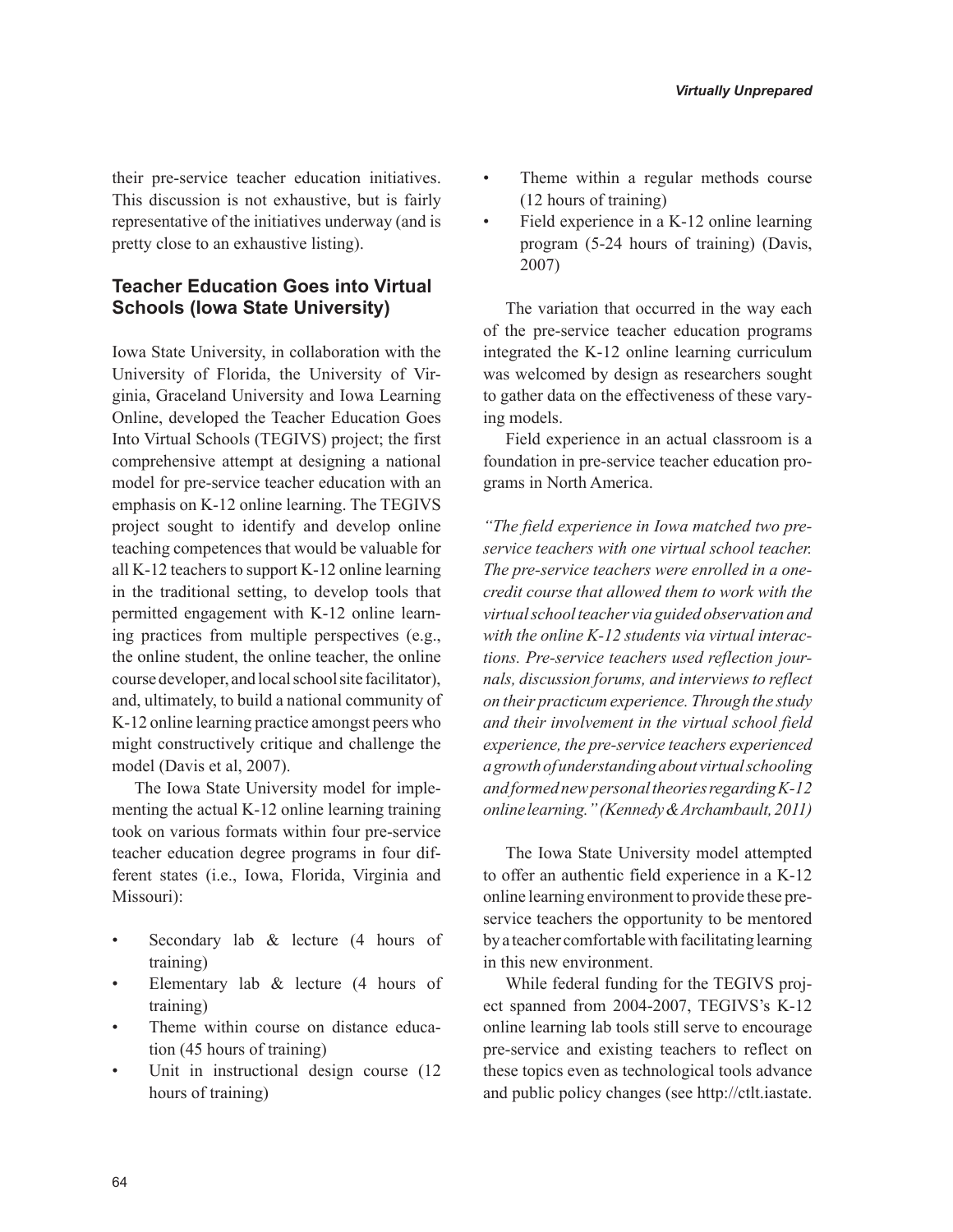edu/~tegivs/TEGIVS/homepage.html). These TEGIVS tools allow pre-service teacher to explore archived scenarios around issues of Internet safety, cheating, and assisting students who cannot take a class due to an illness or even their location are addressed; use a tour tool for observations, and offer a discursive portfolio tool for supervision and mentoring. Likely the greatest impact of TEGIVS is the continued availability of these curriculum materials that can be used as a model for future initiatives. However, as others use these materials, Demiraslan-Cevik (2008) advised them "to help yourself to our resources and adapt them to the ecology of your program, while also forming partnerships with Virtual Schools that parallel those you have with traditional schools" (p. 11).

#### **Student Teaching Partnerships (Florida Virtual School)**

Long before K-12 online learning's mass appeal as an educational delivery option, FLVS was providing online opportunities for students in Florida. The success of FLVS's K-12 online learning activities placed the organization in a prominent place to affect change in teacher education programs in that state. Unlike TEGVIS and other universities who struggle with the challenge of identifying K-12 online learning environments to have authentic experiences for their pre-service teachers, this partnership involves pre-service teachers directly with online instruction. In the Fall 2008 the University of Central Florida (UCF) formed a partnership with FLVS to establish a pre-service student teaching internship that aligned to the Florida Educator Accomplished Practices (i.e., state teacher benchmarks for teacher education), National Council for Accreditation of Teacher Education's Unit Standards, and International Association for K-12 Online Learning's National Standards for Quality Online Teaching. UCF's virtual teaching internship – and more recently the University of South Florida since 2010 – provides

an option to education majors to complete their student teaching in this innovative environment.

According to Beth Miller, Outreach/Partnerships manager with FLVS, the virtual pre-service interns are paired with lead or cooperating teachers (i.e., certified teachers employed by FLVS) and share in the responsibility of teaching high school students who are enrolled in FLVS courses. The experience parallels the traditional brick-and-mortar internship, with the main difference being that instruction occurs online and not in the traditional school setting. Pre-service interns plan lessons, communicate with students, and assist with assessment of learning, supervised by a university professor and the FLVS lead teacher. Pre-service interns are required to report to a computer lab at their university for observations by their university professors. Additionally, FVLS uses technology to monitor student teachers' work in much the same way that student teachers mentor the work of their FLVS students' work. Finally, feedback is ongoing between the FLVS administration, the lead teacher and pre-service intern in a variety of ways. The program is designed to meet accountability concerns, so at any time the university or FLVS can demonstrate quality assurance through artifacts and data around the activities that the student teacher has undertaken. Given a structured approach to curriculum planning, lead teachers know exactly what to do each week and student teachers are required to create products (e.g., slide presentations, reflective journals, etc.) to demonstrate their time on task.

The focus of the virtual teaching internship experience is for pre-service teachers to develop transferable skills, pedagogical strategies and perspective to their future teaching career – in either online or the traditional classroom environments. Talking with parents, providing feedback on graded assignments, deep content knowledge for effective multi-student differentiation, technology skills, and time management are practical transferable skills essential for either setting. We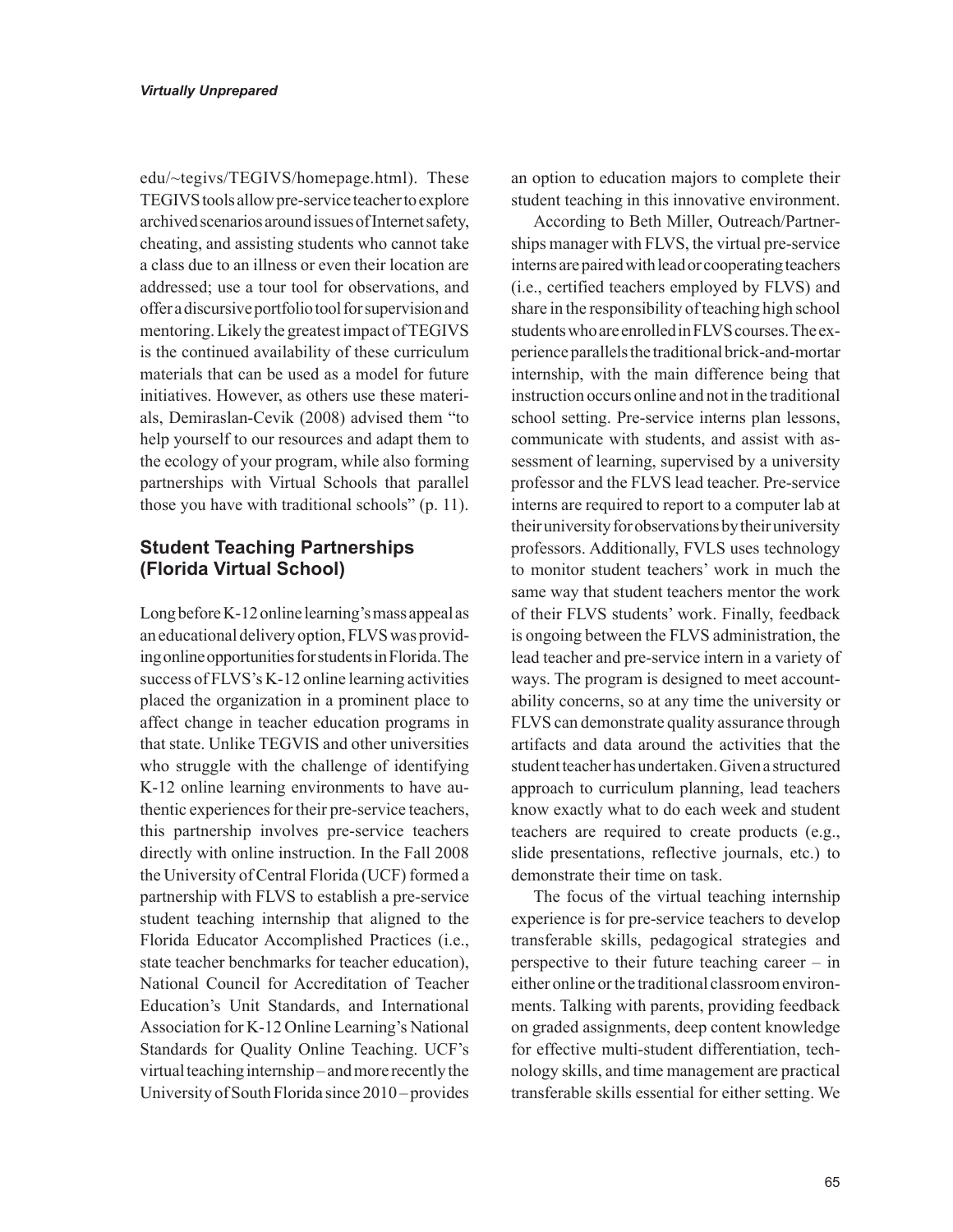can assume that the desire to have a separate online student teaching experience is based on Davis et al.'s (2007) premise that "effective virtual teachers have qualities and skills that often set them apart from traditional teachers" (p. 28). This would be further supported by Davis and Roblyer's (2005) assertion that some of the skills necessary for teaching in an online environment are largely absent from traditional teacher education programs.

#### **Online Teaching Course and Practicum (Queen's University)**

In addition to the growth K-12 online learning has experienced in the United States, K-12 online learning is also used in similar ways and at comparable levels in Canada (Barbour, 2010). For the past 25 years, Queen's University has had at least one elective course on using computers or information and communications technology (ICT) in teaching and learning. In early 2006, Dr. Geoffrey Roulet – in response to increased web-based instruction by some teachers and school boards as well as the development of online courses by the Ministry of Education – submitted a proposal to create a new elective course entitled "Teaching and Learning Online," described in Table 1.

This course had two goals:

- 1. Using online tools and resources to enhance classroom based education
- 2. Teaching online

The purpose of the course was to address the interests and needs of pre-service teachers who desired employment as developers and teachers of online courses and those who aspired to employ online activities in combination with classroom based instruction. The course was approved and taught for the first time during the 2006-07 academic year; however, enrollment was restricted to pre-service teachers in the intermediate-senior (i.e., grades 9-12) program.

According to Roulet's course outline (syllabus) for 2009-10, the course:

*"aimed to critically examine present and proposed uses of the Internet/Web in teaching and learning; to collaboratively construct images of what effective online learning could be; and to increase understanding and skills related to the development, presentation, and delivery of online content and learning resources."* 

Beyond the formal course content, students also participated in an online teaching practicum. During these practicums, many of the participating online teachers were themselves in the initial stages of online teaching careers, and welcomed assistance from these Queen's University students with the design of web-based learning environments and online interaction with their own students.

Teaching and Learning Online was a half credit course, meaning that the course ran throughout the full academic year (i.e., September to April). Additionally, there was a three-week practicum requirement. Dr. Roulet indicated that enrollment in Teaching and Learning Online was generally low, but sufficient to make the course viable from the 2006-07 academic year to the 2009-10 aca-

*Table 1. Course description for Teaching and Learning Online* 

#### **FOCI 291: Teaching and Learning Online**

Candidates explore the organization of curriculum and course content for online presentation, construction of learning objects, leading and moderating online discussions and the development of course websites. Course sessions involve classroom meetings and synchronous and asynchronous online interaction. During alternative practicum placements, candidates work with teachers designing and leading online courses or with classroom teachers building learning objects and course websites. http://www.queensu.ca/calendars/education/Program\_Focus\_\_FOCI\_.html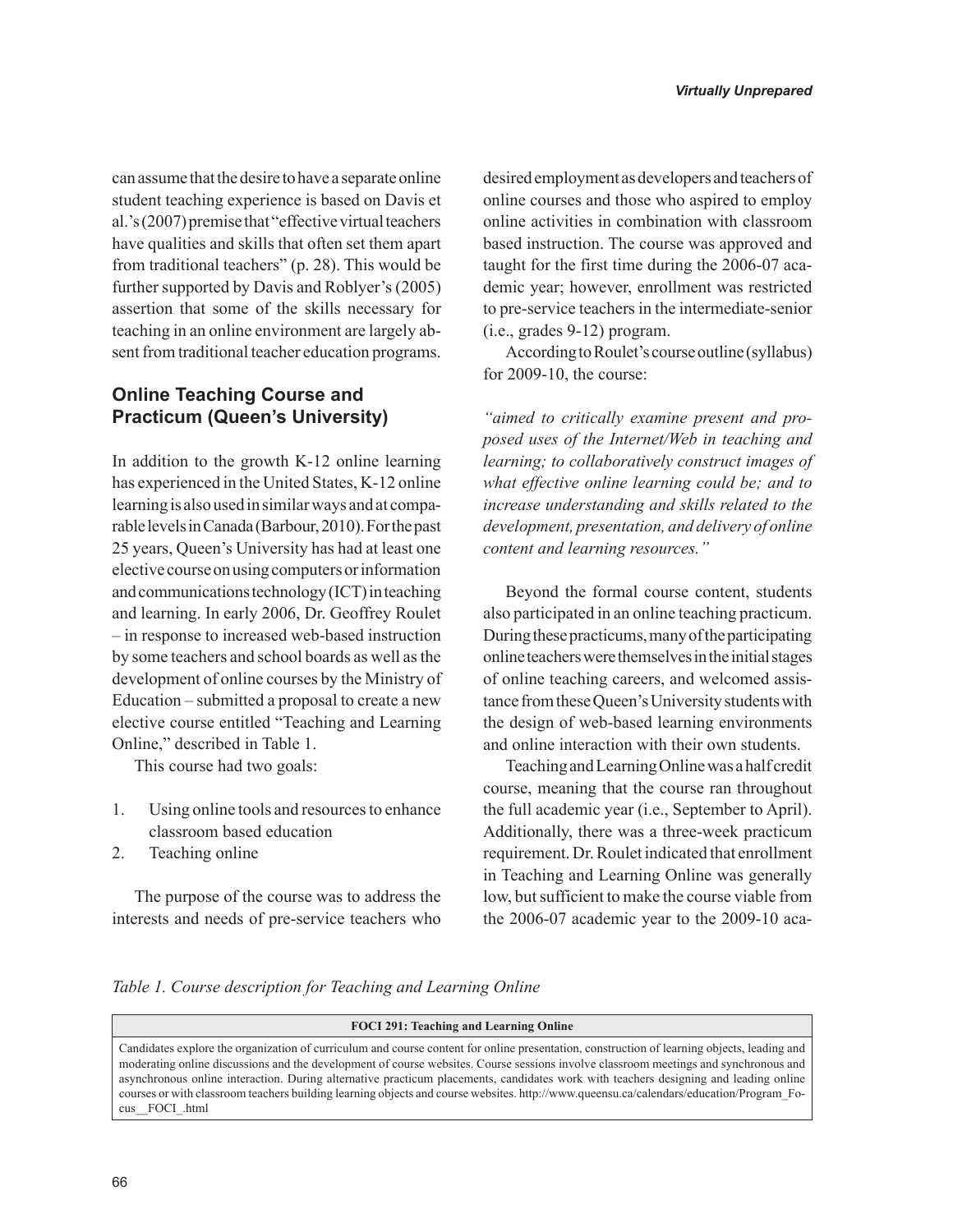demic year. However, in the 2010-11 academic year the course was dropped from the schedule due to low enrollment. The course will again not be run in 2011-12, and with Dr. Roulet's impending retirement it is likely that the course may not be offered in the immediate future. When asked why student interest in the Teaching and Learning Online course began to wane, Roulet attributed it to:

*"[a] general attitude towards ICT…students have considerable experience with ICT, but largely in the social domain. They have not generally used ICT for intellectual activities other than possibly looking for information on the Web. Thus, students see limited potential for ICT use within education and feel that they have sufficient skills to employ the Web in the ways they imagine using it in a class."* 

Roulet's assessment is consistent with the sentiments expressed by Davis and Rose (2007), who believed that most online teachers teach in the way that they were once taught, simply transferring their teaching style to the online environment.

#### **Defunct Diploma in Rural and Telelearning (Memorial University of Newfoundland)**

Prior to Dr. Roulet's course, the Centre for Tele-Learning and Rural Education acted as a catalyst in the Faculty of Education at Memorial University of Newfoundland for research and development with a special focus on small schools in rural and remote communities in the Canadian province of Newfoundland and Labrador. In the mid- to late-1990s, there was considerable interest in rural schools and solutions to teaching in rural multigrade classrooms as the majority of schools in the province of Newfoundland and Labrador are rural. Then Chair and Managing Director of the Centre, Dr. Ken Stevens and Mr. Wilbert Boone, initiated the program for Telelearning and Rural Education (Brown, 2000). According to Dr. Jean

Brown, a Professor of Education at Memorial involved in the Centre:

*"The first thought was that we would develop a graduate program. However, the Associate Dean of Graduate Studies at the time did not support it. Without her support, it was felt we would not be successful in getting the program through Faculty Council and the Academic Council of Graduate Studies within the university. Reluctantly, we decided to develop an after-degree undergraduate diploma. The Associate Dean (Undergraduate Studies), although not a strong supporter, did not oppose it. Mr. Boone had been successful in obtaining external funding for the development of this Diploma, so we moved ahead with it. In hindsight, that was a mistake. Teacher Certification would permit this diploma to count towards a fifth teaching grade, but to obtain a sixth or seventh teaching grade, a Master's Degree was required. Many teachers already had a fifth teaching grade as they held two undergraduate degrees (a B.A. or B.Sc. plus a B.A. (Ed) or B.Ed). That being the case, there was no real incentive for them to do the Diploma. Rather, if continuing their education, they would be wiser to complete a Master's degree."* 

However, in 1999 the Diploma in Telelearning and Rural School Teaching program was officially launched for teachers already holding a Bachelor of Education degree to better prepare them for teaching in small rural or remote schools in Newfoundland, as well as other jurisdictions.

The program ran from around 2000-01 until at least 2003-04. The diploma comprised of 10 courses (i.e., 6 core courses and 4 electives from a list of 11 possible courses). Of the electives that students could take, there were options for them to participate in a three week, six week, or nine week field-based experience in a rural school environment that may or may not have included as distance education or telelearning component (See Table 2).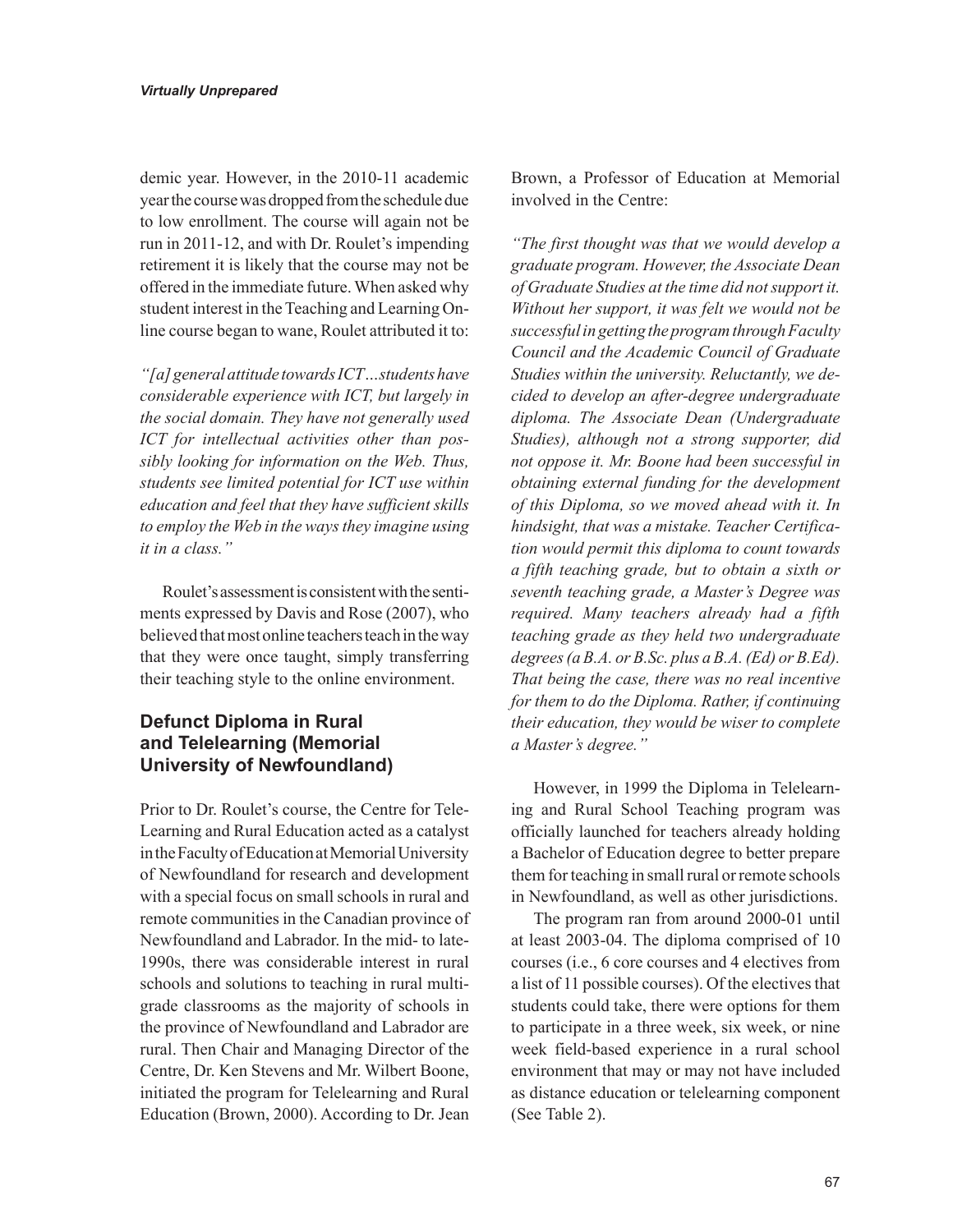| <b>Core Courses</b>                                                                                                                           |
|-----------------------------------------------------------------------------------------------------------------------------------------------|
| ED4900: TeleLearning in a Rural School Intranet                                                                                               |
| ED4901: Effective Teaching Strategies for Multi-grade/Multi-age Classrooms                                                                    |
| ED4902: Special Needs in the Context of Rural Schools                                                                                         |
| ED4903: Leadership Perspectives in Rural Schools                                                                                              |
| ED4904: Contemporary Educational Issues in Rural Schools                                                                                      |
| ED4905: Resource-based Learning in the Context of Rural Schools                                                                               |
| <b>Elective Courses</b>                                                                                                                       |
| ED4906: Career Development in the Context of Rural Schools                                                                                    |
| ED4907: Curriculum Connections in Multi-grade/Multi-age Classrooms                                                                            |
| ED4908: Rural Schools and Community Relationships                                                                                             |
| ED4909: Rural Schools as Community Learning Centres                                                                                           |
| ED4910: Curriculum Implementation in All-grade Rural Schools                                                                                  |
| ED4911: TeleTeaching in a Virtual Classroom                                                                                                   |
| ED4912: Student Assessment in the Context of Rural Schools                                                                                    |
| ED4916: General Classroom Music                                                                                                               |
| ED4920-4930: Special Topics in TeleLearning and Rural School Teaching                                                                         |
| ED4920: Literacy in Small Rural Schools                                                                                                       |
| ED4921: The teaching of Art in Small Rural Schools                                                                                            |
| <b>Field-Based Experience</b>                                                                                                                 |
| ED4913: Field-based Experience in a Rural School (TeleLearning) - 3 weeks                                                                     |
| ED4914: Field-based Experience in a Rural School (TeleTeaching) - 6 weeks                                                                     |
| ED4915: Field-based Experience in a Rural School (Multi-grade/Multi-age Classroom) - 9 weeks (Memorial University of Newfound-<br>land, 1999) |

*Table 2. Diploma in telelearning and rural school teaching program* 

All of the courses were web-based and supported through CD-ROM for those with limited Internet access.

Regrettably, very little promotion of the program occurred within the province, and no attempt to promote the program outside the province started the demise of the diploma program. Initially 21 potential teachers expressed interest, but only 11 of them actually registered. Further, after the Dean at the time moved to another university, support for the diploma was limited among senior administration. Even within the faculty, some believed the program was not needed because there was a lack of research to support it, while others argued that K-12 distance learning should be integrated in the existing courses currently offered. Upon reflection, this example served to underscore the belief that existing pre-service teacher education initiatives for future teachers and educational leaders require wide-spread support within a faculty if implementation is to be successful – particularly when such programs are ahead of their times, such as this Diploma in Rural and Telelearning was in 1999.

#### **Summary of Pre-Service Teacher Education Initiatives**

Partnerships between K-12 online learning programs and universities are essential to the development of effective pre-service teacher education programming. Driven by public demand – and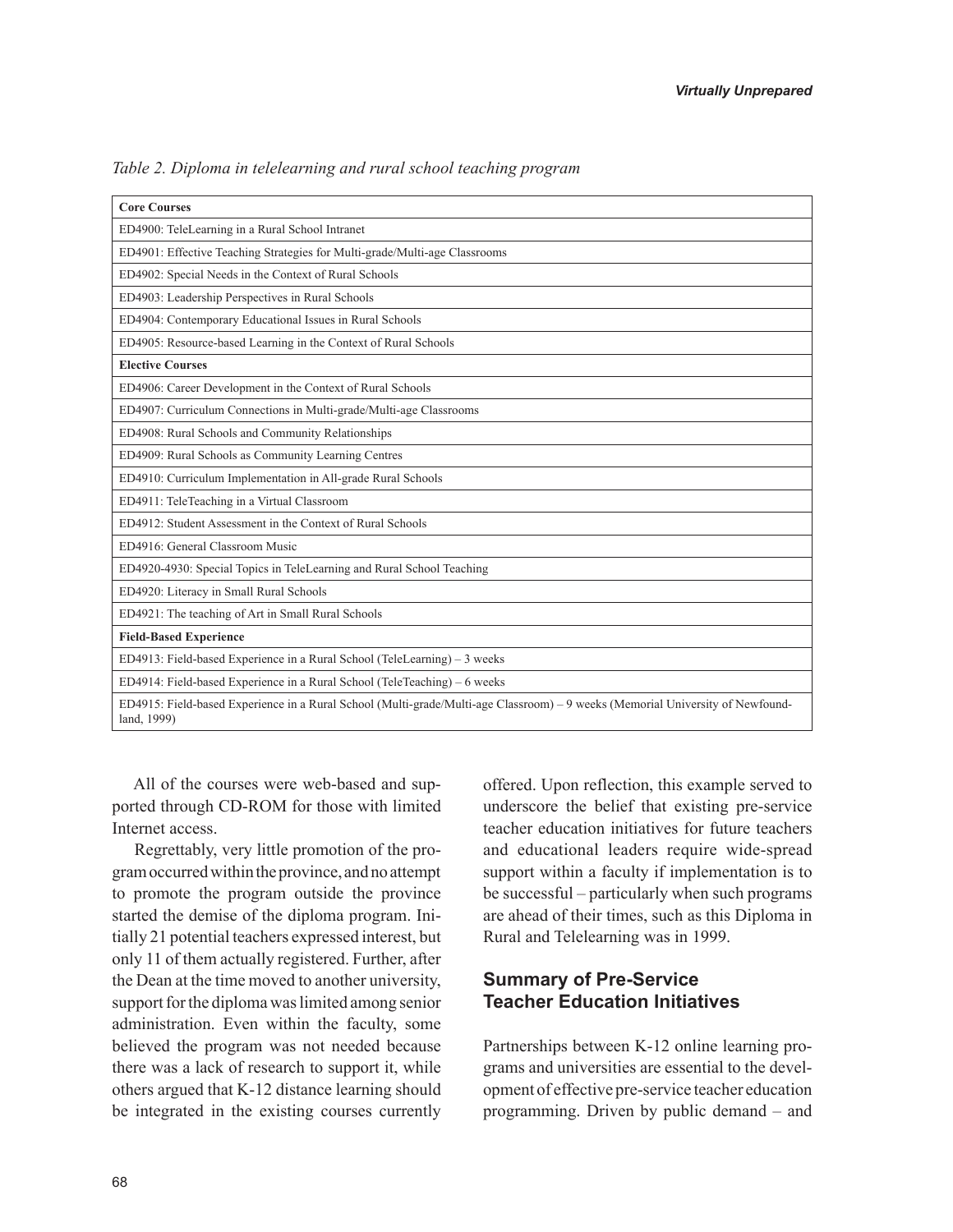necessity in some instances – pre-service teacher education initiatives that support K-12 online learning are being given increased attention by universities and state Departments of Education. While the duration, quality and availability of these programs vary, the pioneering efforts of the universities discussed in this section have succeeded in beginning an ongoing process of informing and reforming pre-service teacher education initiatives for the demands of this relatively new method of educational delivery.

We believe that K-12 online learning must not simply be an instructional add-on to existing preservice teacher education programs. The time has come for pre-service teacher education programs to ensure that K-12 online learning is pervasive throughout the undergraduate experience to allow for each teacher to be prepared to fill the roles of online course designer, online teacher and local site facilitator. Regrettably, advances or developments in pre-service teacher education emphasizing K-12 online learning as a course or field experience, such as those described in this section, have been largely reactionary. Clearly more work is needed

#### **EXISTING IN-SERVICE TEACHER EDUCATION INITIATIVES**

In much the same way that there are few examples of pre-service teacher education initiatives related to K-12 online learning, the number of examples of in-service teacher education programs are also quite small. The existing initiatives that are targeted to in-service teachers tend to focus on universities that offer graduate level certificates in online teaching with some kind of K-12 focus and/or universities that offer in-service teachers the opportunity to gain an endorsement to their existing teacher certification. The graduate certificates that are offered to educators who would like to learn more about how to teach in an online environment range from certificates that are part of a graduate curriculum and, in some instances, can be used towards a Master's degree to certificates offered by continuing education divisions to certificates offered by K-12 online learning programs that have partnered with universities. We begin this section with a brief look at each of these kinds of certificates, along with what classes and experiences are included in each.

#### **Graduate Certificates in Online Teaching**

There are a number of universities that offer certificates to educators for online learning. Generally, the certificates are not limited to K-12 educators, rather these certificates are offered to trainers in industry and higher education instructors who find themselves in a situation that requires online teaching. To date, those universities that offer training that is part of a graduate curriculum include: Arizona State University, Boise State University, University of Central Florida, University of Florida, University of Wisconsin-Stout, and Wayne State University. The certificates generally follow a similar pattern: the in-service teacher must take three to five courses, generally the courses must be taken in sequence, there may or may not be elective courses, and the certificate may or may not have some form of field experience (see Table 3 and Table 4 for the variations in the different programs).

Most of the courses in these graduate certificates can be used towards a Master's degree in educational or instructional technology. The exception is the University of Central Florida, where students in the Master's Degree in Instructional Design and Technology can choose between an educational technology track, an instructional systems track or an e-learning track.

In addition to the variety in the length and nature of these certificates, there is also a great deal of variety in their course offerings. For example, almost all the aforementioned graduate certificate programs offer a course in online teaching methodology and most also offer a course in online course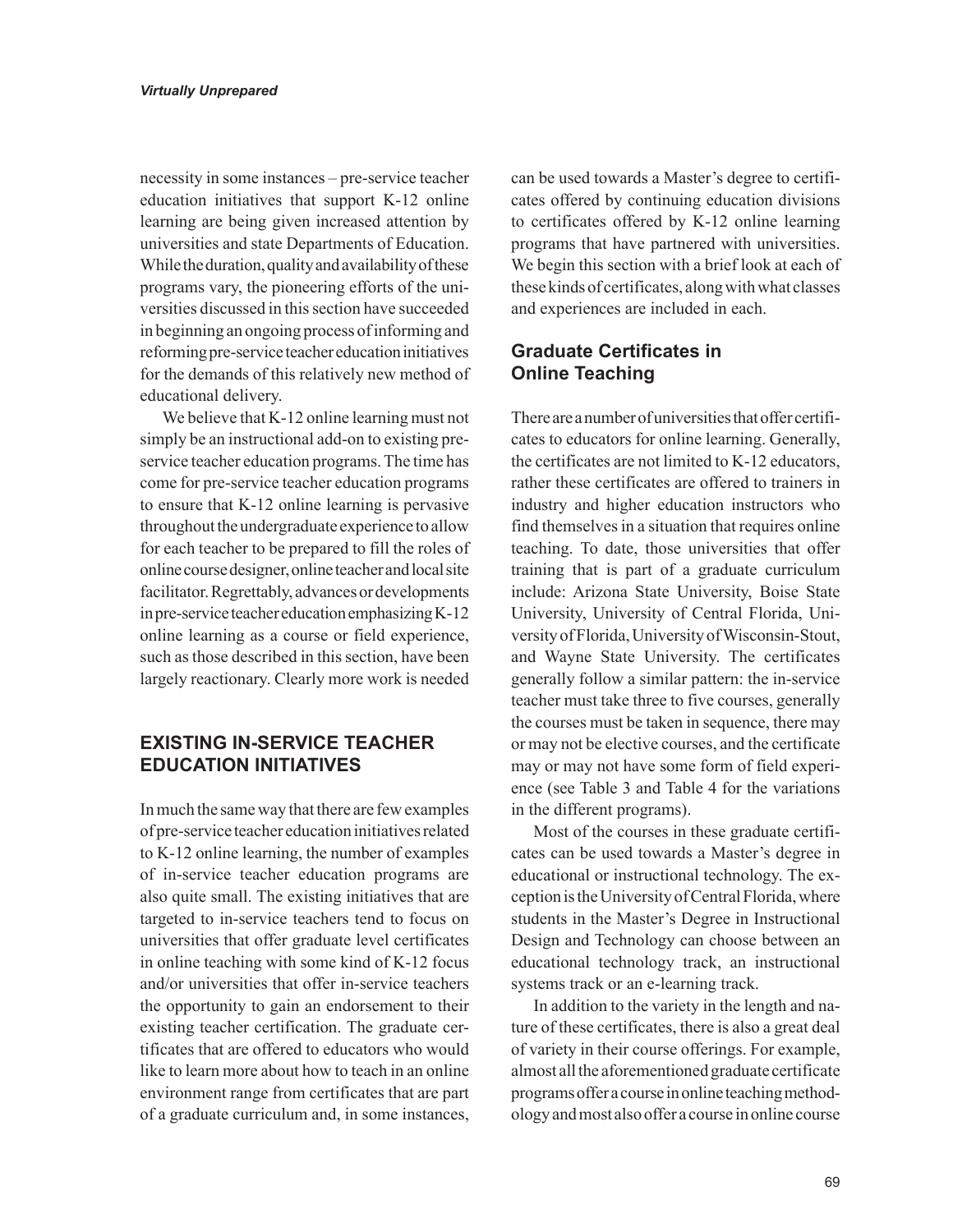| University | Number of<br><b>Courses</b> | <b>Nature of Program</b>                        | <b>Nature of Courses</b> | <b>Field Experience</b> | Other                                  |
|------------|-----------------------------|-------------------------------------------------|--------------------------|-------------------------|----------------------------------------|
| <b>ASU</b> | 5                           | 3 core courses<br>1 of 4 electives<br>practicum | K-12 focus               | Yes                     |                                        |
| <b>BSU</b> | 3                           | 3 core courses<br>1 of 4 electives              | K-12 track               | N <sub>0</sub>          |                                        |
| <b>UCF</b> | 9                           | 5 common courses<br>4 specialized courses       | K-12 content             | Optional                | Leads to M.A.                          |
| UF         | 3                           | 3 of 4 courses                                  | K-12 content             | Optional                | Currently on hold                      |
| <b>UWS</b> | 5                           | 4 core courses<br>practicum                     | K-12 content             | Yes                     | Meets state's online<br>PD requirement |
| <b>WSU</b> | 5                           | 2 core courses<br>2 of 6 electives<br>practicum | K-12 track               | Yes                     |                                        |

*Table 3. Summary of graduate certificate programs* 

*Table 4. Summary of course offerings in graduate certificate programs* 

| University | <b>Required</b>                                                                                                                                                                                                                                                | <b>Elective</b>                                                                                                                                                                                                                         | <b>Field Experience</b>                     |
|------------|----------------------------------------------------------------------------------------------------------------------------------------------------------------------------------------------------------------------------------------------------------------|-----------------------------------------------------------------------------------------------------------------------------------------------------------------------------------------------------------------------------------------|---------------------------------------------|
| <b>ASU</b> | 1. Principles & Issues in K-12 Online Learning<br>2. Methods of Online Teaching<br>3. Online Course Design                                                                                                                                                     | One of:<br>1. Technology Integration Methods<br>2. Using the Internet in Education<br>3. Emerging Technologies<br>4. Technologies as Mindtools                                                                                          | Practicum                                   |
| <b>BSU</b> | 1. Online Teaching in the K-12 Environment<br>2. Advanced Online Teaching Methods                                                                                                                                                                              | One of:<br>1. The Internet for Educators<br>2. Online Course Design<br>3. Teaching & Learning In Virtual Worlds<br>4. Educational Games & Simulations                                                                                   |                                             |
| <b>UCF</b> | 1. Current Trends in Instructional Technology<br>2. Research in Instructional Technology<br>3. Measurement & Evaluation OR Statistics for<br><b>Educational Data</b><br>4. Fundamentals of Graduate Research in<br>Education<br>5. Instructional System Design | All of:<br>1. Multimedia for Education & Training<br>2. Distance Education<br>3. Interactive Online & Virtual Teaching Envi-<br>ronments<br>4. Virtual Teaching $\&$ the Digital Educator                                               |                                             |
| UF         | 1. Instructional Design<br>2. Distance Online Teaching & Learning                                                                                                                                                                                              | 1. Design & Development of Online Content<br>2. Virtual Schools Philosophy & Pedagogy                                                                                                                                                   |                                             |
| <b>UWS</b> | 1. E-Learning for Educators<br>2. Assessment in E-Learning<br>3. Instructional Design for E-Learning<br>4. Creating Collaborative Communities in<br>E-Learning                                                                                                 |                                                                                                                                                                                                                                         | E-Learning<br>practicum                     |
| <b>WSU</b> | 1. Facilitation of Online & Face-To-Face Learn-<br>ing<br>2. Foundations of Distance Education                                                                                                                                                                 | Two of:<br>1. Designing Web Tools for the Classroom<br>2. Internet in the Classroom<br>3. Web-Based Courseware Development<br>4. Multimedia for Instruction<br>5. Advanced Multimedia for Instruction<br>6. Learning Management Systems | Practicum in<br>Instructional<br>Technology |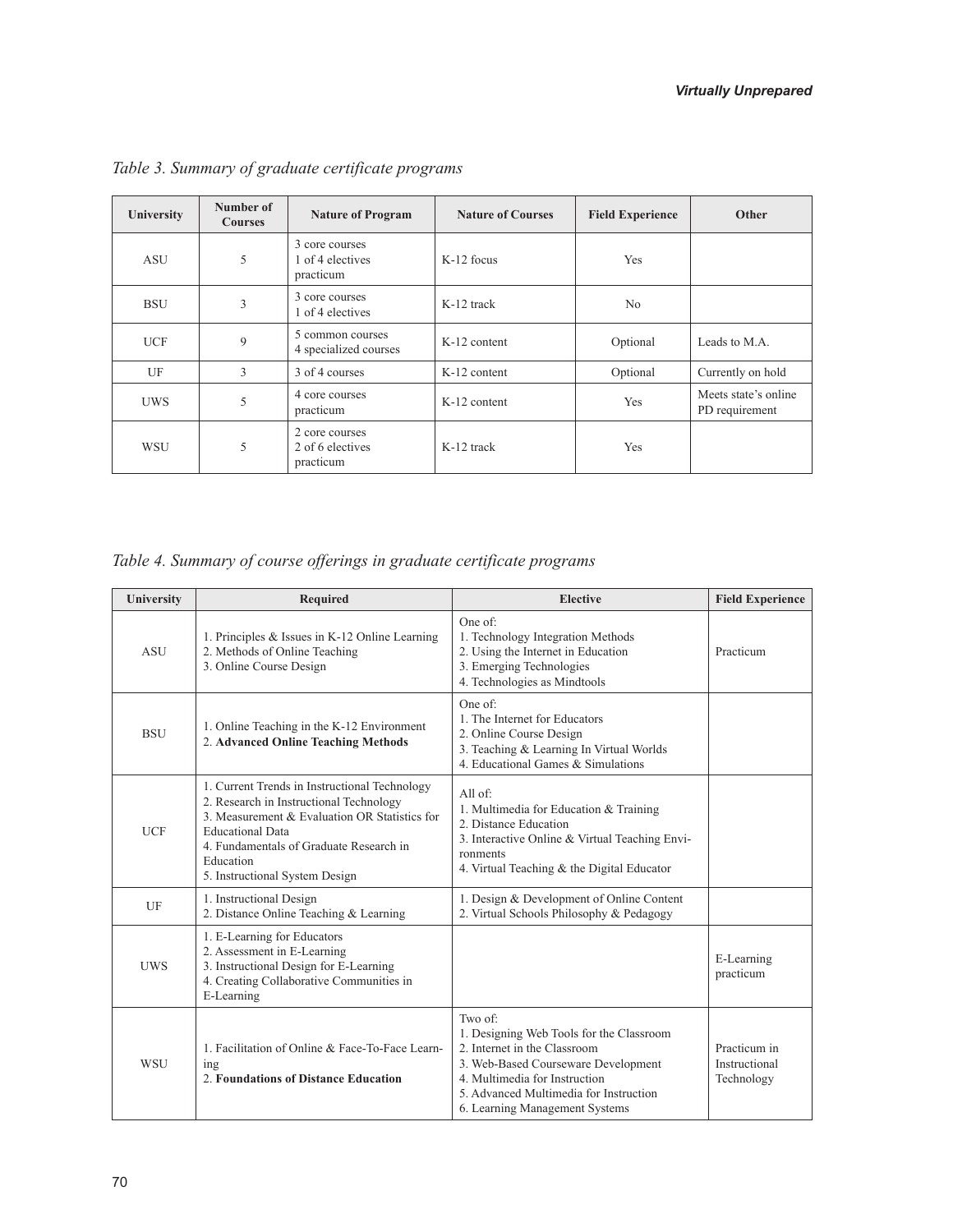design. The majority of these graduate certificates include a course in either the foundations or trends in distance education and/or in online learning. Several of these certificates also include a course in instructional design.

While there is some consistency in the nature of core courses offered in these graduate certificates, there are few similarities in the elective courses. Those certificates that offer students some choice range from courses in multimedia to emerging tools such as gaming and virtual worlds to learning management systems to courses that are part of the core requirements of some of the certificates (e.g., online teaching and online course design) to a wide range of courses typically found in a graduate program in educational or instructional technology.

Beyond a certificate approved by the School of Graduate Studies at each of these institutions and the ability to apply some or all of the credits towards a Master's or Educational Specialists, in some instances these programs also lead to additional credentials. For example, the three courses in the certificate at Boise State University can be used towards the seven-course online teaching endorsement program that was only announced by the university in August 2011. Similarly, the three of the five courses in the certificate at Wayne State University can be used towards the six-course endorsement in Educational Technology offered by the State of Michigan. In Wisconsin, as of July 1, 2010, "no person may teach an online course

in a public school, including charter school, unless he or she has completed at least 30 hours of professional development designed to prepare a teacher for online learning." (State of Wisconsin, 2010). The graduate certificate at the University of Wisconsin-Stout allows teachers to meet this requirement.

#### **Continuing Education Certificates in Online Teaching**

In addition to graduate certificates offered by academic departments, there are a couple of examples of graduate certificate programs that are offered by Continuing Education or Extension divisions within the university environment. There are two examples that have a K-12 focus: California State University, East Bay and University of California-Irvine. While both of these universities have a K-12 focus, they also invite instructors from many different backgrounds (e.g., K-12 teachers, military and corporate trainers, community college faculty, continuing education or in-service facilitators, and educators interested in educational technology).

Both certificates include four courses, although these are not identical (see Table 5).

Similar to the graduate certificates offered by academic departments, both of these certificates offer courses in the foundations or trends in online or virtual learning and in online teaching, and one of them offer a course in online course design. Interestingly, the University of California-Irvine

*Table 5. Summary of continued education graduate certificates* 

| University | Courses                                                                                                                                                                                      | <b>Field Experience</b> |
|------------|----------------------------------------------------------------------------------------------------------------------------------------------------------------------------------------------|-------------------------|
| <b>CSU</b> | 1. Introduction to Online Teaching and Learning<br>2. Teaching Models for Online Instruction<br>3. Technology Tools for Online Instruction<br>4. Designing Curriculum for Online Instruction | N <sub>0</sub>          |
| UCI        | 1. Foundations of Virtual Instruction<br>2. Advanced Instructional Strategies<br>3. Performance Assessment in the Virtual Classroom<br>4. Virtual Teacher Practicum                          | No.                     |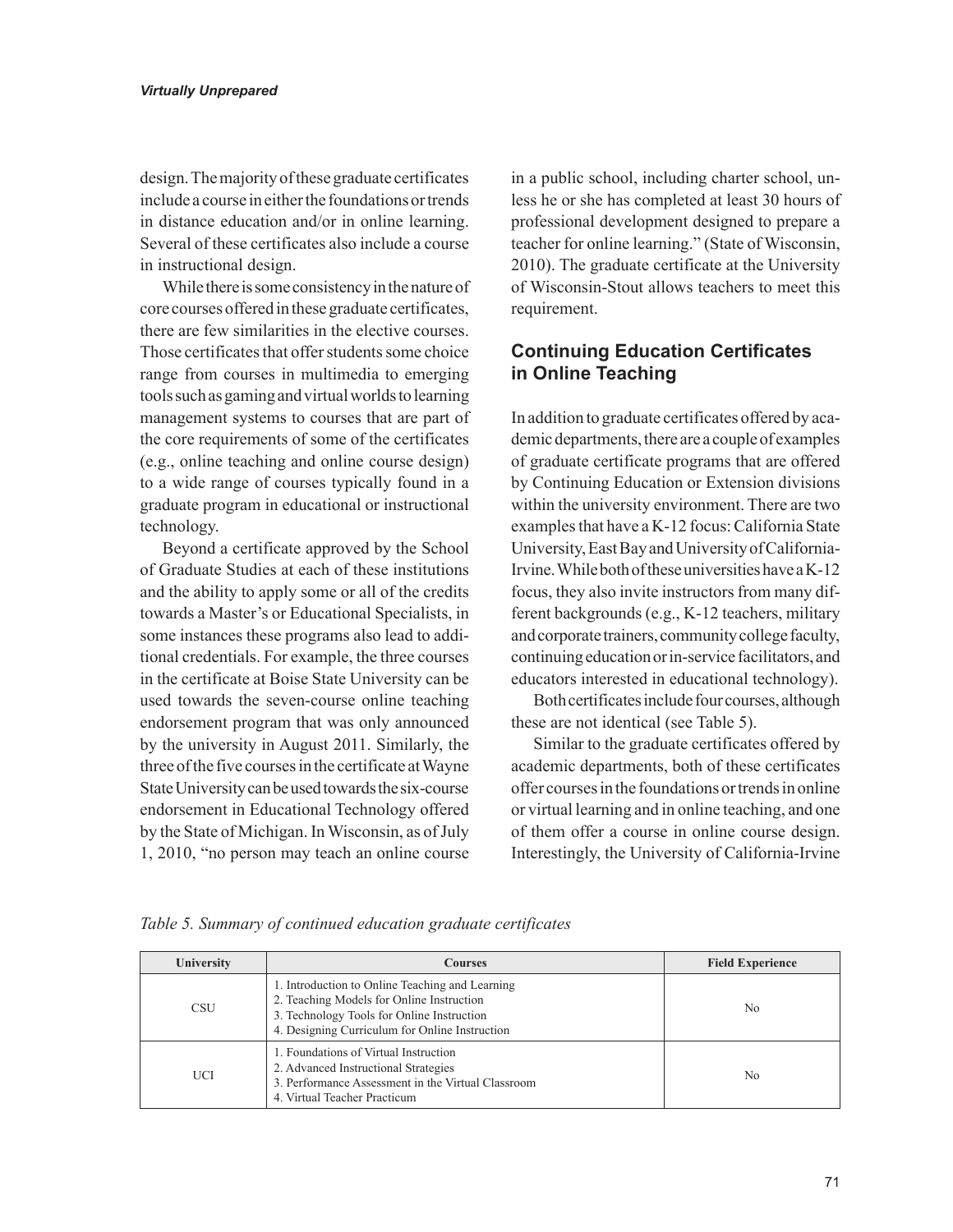includes a course in assessment (and the University of Wisconsin-Stout is the only other university to include such a course).

The courses included in these certificates are not traditional fifteen week, semester long courses that one would expect to find at a typical university. The courses offered by California State University, East Bay are six weeks in length, while the courses offered by the University of California-Irvine are twelve weeks in length. The certificate courses at the University of California-Irvine do not naturally lead to graduate credits at the university or other universities. This is not to say that other universities will not accept these courses, but that the University of California-Irvine's Extension Division has yet to establish any articulation agreements with other institutions. It is up to the individual university to which the student may be interested in transferring as to whether they will accept the credits. However, the certificate courses from California State University, East Bay are designed to provide a grounding for students who wish to pursue a Master of Science in Teaching program with an option in online teaching (MS-OTL).

## **Virtual High School Global Consortium Certificate**

In much the same way that the FLVS has partnered with universities to better prepare teachers for K-12 online learning, the Virtual High School Global Consortium (VHS) also has long standing relationships with several universities. Since its inception, VHS has offered its own six-week professional development courses as a part of its 21st Century Teaching Best Practices series:

- 21st Century Teaching and Learning explores the tools to teach using technology
- Web-enhanced Classroom explores ways traditional teachers can enhance their practice using web-based tools
- Online Extended Teaching shows teachers how to promote independent study using web tools
- Web 2.0 Collaborative Instruction shows teachers how to use Web 2.0 tools to enhance the learning experience for students
- Becoming an Online Teacher is a practicum experience for teachers to partner with and experienced online teacher

For most of that history, VHS has had partnerships with various universities to allow teachers who complete these professional development courses to obtain graduate credit. These universities include Endicott College (Beverly, MA), Plymouth State University (Plymouth, NH), Framingham State College (Framingham, MA), Northwest Nazarene University (Nampa, ID), Salem State College (Salem, MA), and North Dakota State University (Fargo, ND). Essentially, teachers can pay an additional fee to the participating institution and receive two to four graduate level credit hours depending on the course. Additionally, the VHS has partnered with the Van Loan School of Graduate and Professional Studies at Endicott College and the College of Graduate Studies at Plymouth State University to allow teachers who have completed all five of the VHS courses to achieve a Graduate Certificate in Online Teaching and Learning.

#### **Summary of In-Service Teacher Education Initiatives**

At present there are many opportunities for K-12 educators to increase their knowledge, skills, and practice when it comes to classroom instruction. However, this does not hold for their opportunity to increase their ability to design, deliver and support online instruction. Certificates for online teaching often encompass not only K-12, but also the larger field of online learning (including higher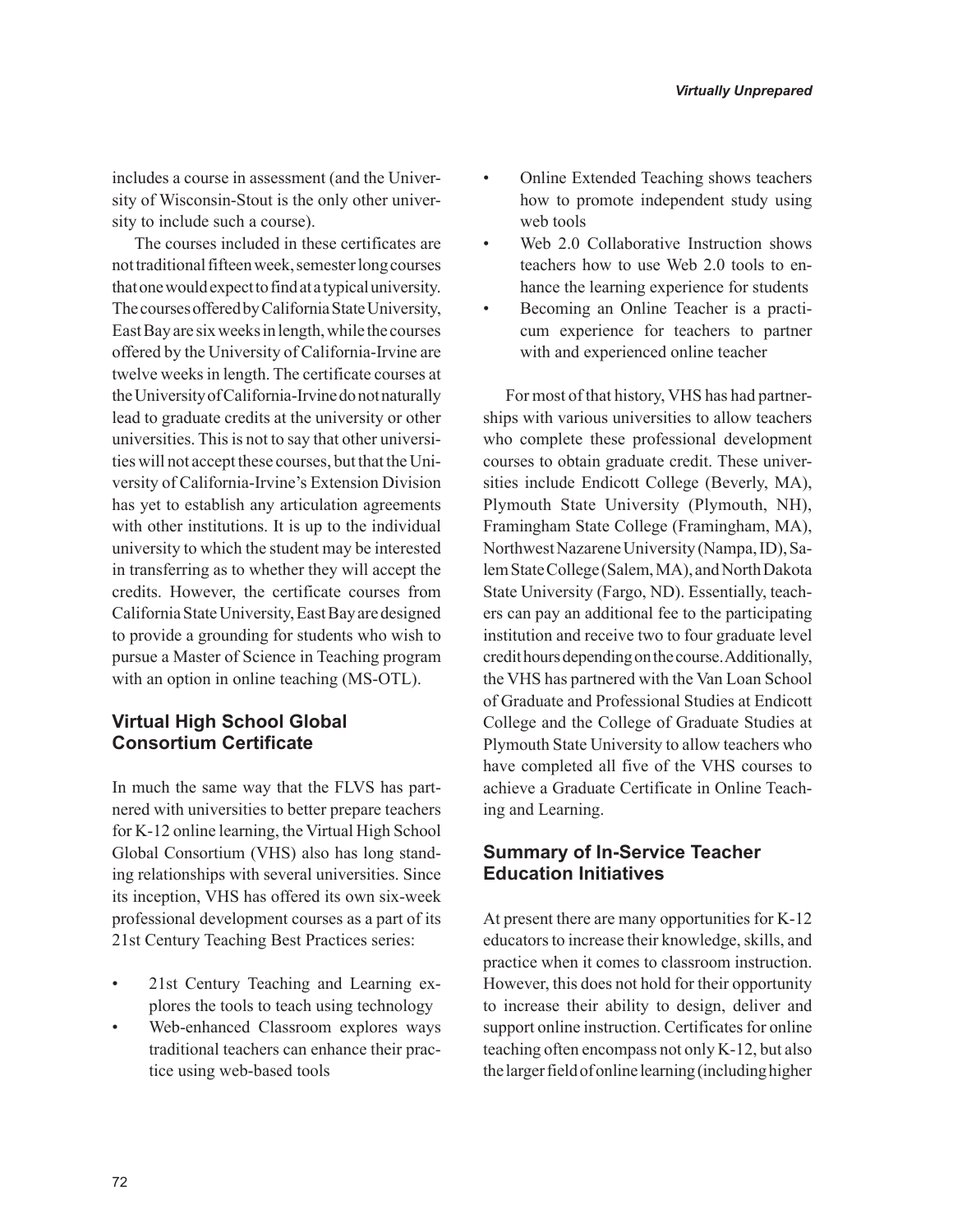education, corporate, and military environments). While some of these certificate programs may be applied for graduate credit towards a Master's of Educational technology degree, in most states there is no standard or endorsement for online teaching.

This lack of standardization has led to a great deal of inconsistency between programs. Of the existing programs, some are three courses, some are four courses and some are five courses. Some provide a field experience in a K-12 online learning program, others simply provide a field experience in any online learning environment, while some have no field experience at all. Most certificate programs do offer courses to provide insights on methodology and trends in the field of online learning, along with courses in online pedagogy and course design. Most also offer instructional design principles as part of the course offerings.

Beyond the graduate certificate programs, there are also certificates that have been created by the extension departments of some universities. In states where there is no teacher certification endorsement for online teaching, these extension programs offer little more than a glorified professional development experience. In fact, at least one K-12 online learning program has taken it upon itself to elevate its own professional development offerings by partnering with several universities. These professional development courses are similar in nature to the professional development provided by numerous other K-12 online learning programs, and the partnerships to receive graduate credit hours from a variety of universities and even a graduate certificate from some university does not equate to the rigor one would expect to find in a traditional semester-long graduate level university course. Simply put, the opportunities for in-service teachers to become better acquainted with the design, delivery and support of K-12 online learning may be greater than they are for pre-service teachers. However, those opportunities vary considerably in the nature of the experience an in-service teacher will receive.

#### **ONLINE TEACHING ENDORSEMENT INITIATIVES**

A number of states have brought the practice of online teaching and learning in the K-12 arena to the attention of the legislature. Beyond the 2010 Wisconsin bill in 2010 that required teachers to have a minimum amount of professional development in order to teach online, several states have introduced some form of endorsement to their teaching certification for online teaching. The earliest adopter of this endorsement was Michigan, followed by Georgia and then Idaho. The purpose of these endorsement initiatives has been to ensure that teachers who teach via distance have prepared for and understand the online environment (Michigan Department of Education, 2008). There are a few universities around the country that offer programs that lead to these endorsements, which we will examine in this section, followed by a discussion as to whether there is specific a need to have endorsements for online teaching.

## **Michigan: Educational Technology (NP) Endorsement**

Michigan's educational technology endorsement initiative began in 2000 by a group of professional educators. After review by various groups and school districts, the State Board of Education (SBE) made the recommendation that "all educators and administrators will be prepared to use information-age tools and learning techniques and processes" (Michigan Department of Education, 2008, p. 5). In addition, it was believed that, in order to denote those teachers who had greater skill and study in the area of the use of technological expertise should be given some sort of recognition that they indeed are highly qualified in this area. The original educational technology endorsement was based on 15 standards in three thematic areas that were measured by 93 performance indicators. However, by 2006 the legislature passed a bill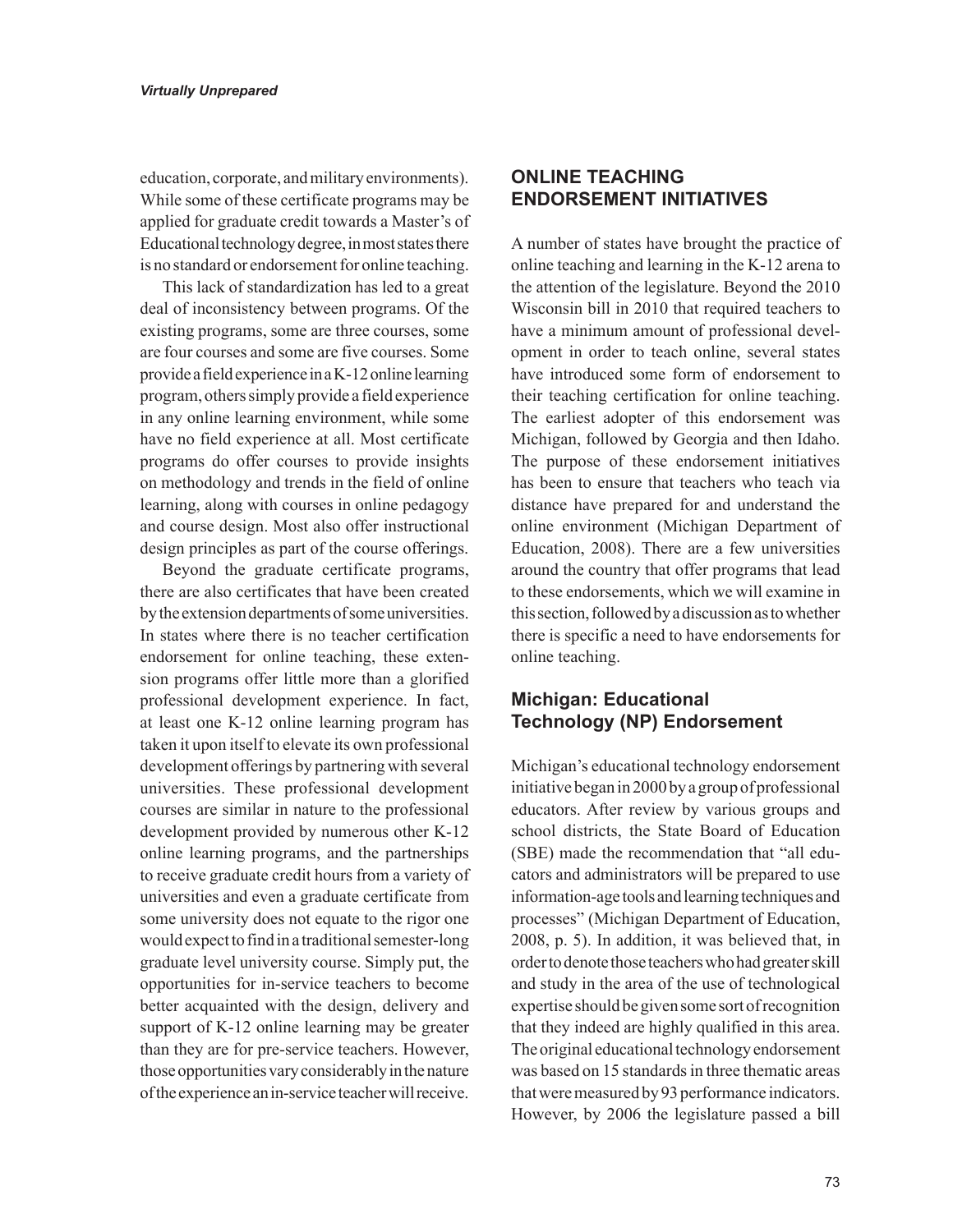that required students to have an online learning experience in order to graduate from high school. This necessitated an update to the educational technology standards.

The revised educational technology standards included 19 new standards measured by 84 performance indicators under an additional three thematic areas.

- **Online Technology Experience and Skills:** Program will prepare Candidates to participate in an online learning experience and demonstrate knowledge and use of an online learning management system(s), adapt online tools to support effective online instruction, understand internet safety issues as well as knowledge of social, ethical, legal, and human issues surrounding the use of educational technology in online teaching and learning, and be able to apply to principles and practice as they relate to technology experiences and skills.
- **Online Course Design:** Professional studies in online course design prepare Candidates to demonstrate knowledge and understanding of pedagogical issues related to teaching and learning in an online environment, and develop and implement curriculum plans aligned with State content standards that include methods and strategies for applying educational technology to maximize learning in an online environment. Professional studies in online course design prepare Candidates who are certified experts in the content subject area being taught, to demonstrate their knowledge and understanding of how to develop, design, and implement strategies that encourage active learning, interaction, participation, and collaboration in the online environment. Professional studies in online course design prepare candidates

to demonstrate knowledge about effective online course design with knowledge and understanding of issues related to accessibility and adaptive technologies. Finally, professional studies in online course design prepare candidates to demonstrate knowledge of social, ethical, legal, and human issues surrounding the use of educational technology teaching and learning as it applies to online course design.

• **Online Course Delivery:** Professional studies culminating in the educational technology endorsement prepare candidates to demonstrate knowledge and understanding of: best practices for online delivery of instruction, effective online course technology management, appropriate online assessment and measurement techniques and tools, modeling, moderation and facilitation skills for appropriate online communication with timely feedback, and thoughtful accommodation of student's special needs in an online environment. Professional studies culminating in the educational technology endorsement prepare candidates to facilitate collaboration and incorporate teaming activities in the online environment informed by knowledge of social, ethical, legal, and human issues surrounding the use of educational technology and can apply to principles and practices in teaching and learning as it relates to online course delivery. (Michigan Department of Education, 2008, pp. 21, 24, 30)

At present there are 12 universities throughout the state that offer programs leading to the educational technology endorsement, and in most instances students can use those courses towards a Master's degree or Educational Specialists Certificate in educational or instructional technology.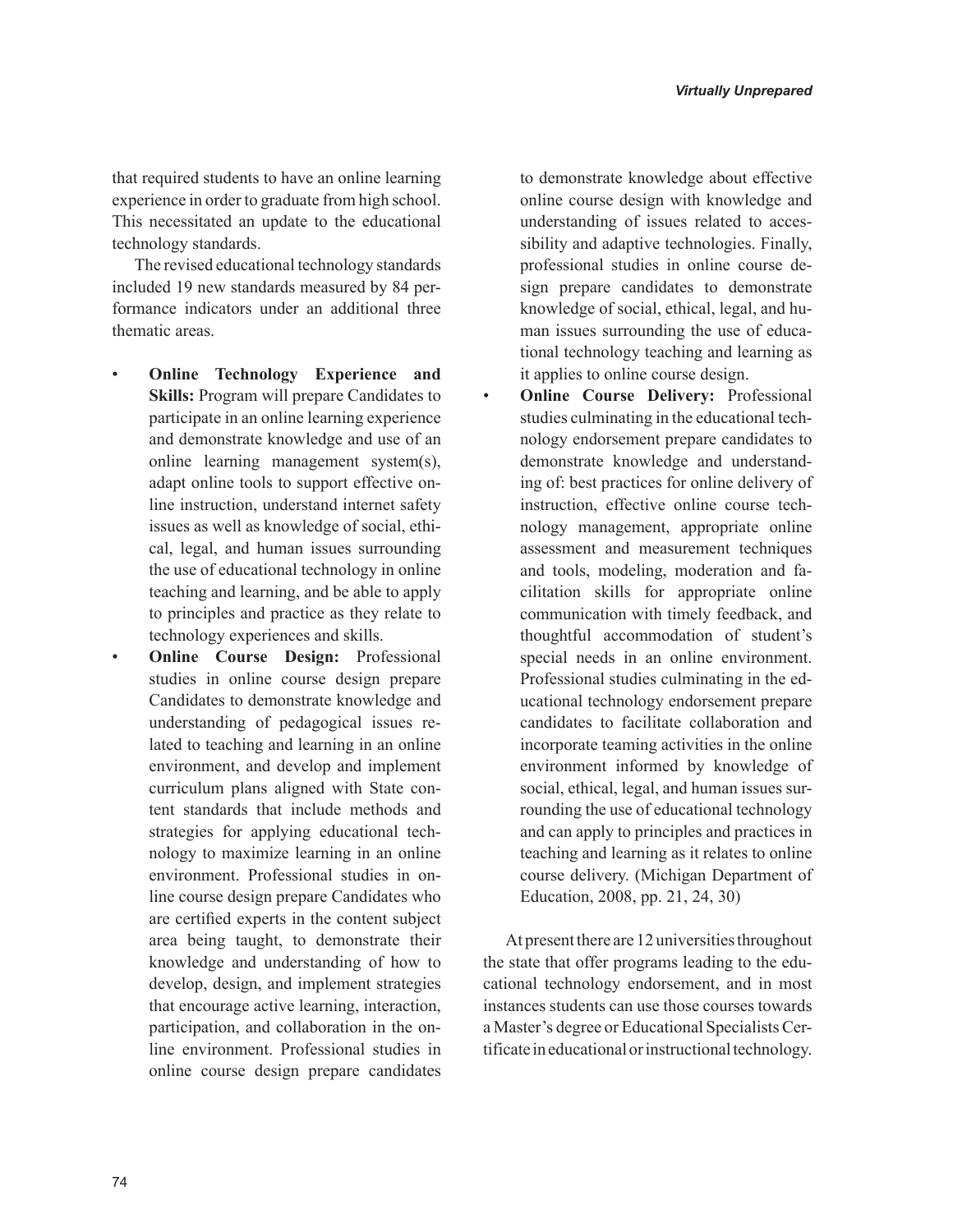## **Georgia: Online Teaching Endorsement**

Georgia was the first state in the United States to have a specific endorsement in online teaching. The criteria for this endorsement are that the teacher must already hold certification in qualifying areas, and that the teacher must have an online practicum before being awarded the endorsement. In addition, the awarding institution must follow guidelines that include the following three thematic areas:

- 1. Content Knowledge, Skills, and Concepts for Instructional Technology
- 2. Online Teaching and Learning Methodology, Management, Knowledge, Skills, and Dispositions
- 3. Effective Online Assessment of Teachers, Students and Course Content

Within these three thematic areas there are 10 different standards and 57 competencies.

At present, three universities in Georgia offer programs that lead to this endorsement: Georgia Southern University, Georgia State University and Valdosta State University (see Table 6 for program descriptions)

Note that the Georgia State program is one course longer than the Georgia Southern and Valdosta programs. Also, based on the course descriptions it is not apparent where the required field experience is contained in the Georgia State program, where it occurs in the Field Experience in Online Teaching and Learning course at Georgia Southern and the Design and Delivery of Instruction for E-Learning course at Valdosta. Because the participants in these online only certification processes are already certified teachers, the emphasis is not as much on educational strategies and pedagogy as it is on the incorporation e-learning strategies into the teacher's own teaching style.

## **Idaho: Online Teacher Endorsement**

In Idaho, an initiative to create an endorsement for teaching certification to reflect the study of online teaching and learning has recently passed the state legislature (i.e., November 2011). The endorsement is comprised of ten standards, which are further divided into 53 different knowledge, disposition and performance indicators.

- 1. **Knowledge of Online Education:** The online teacher understands the central concepts, tools of inquiry, and structures in online instruction and creates learning experiences that take advantage of the transformative potential in online learning environments.
- 2. **Knowledge of Human Development and Learning:** The online teacher understands

| University         | <b>Courses</b>                                                                                                                                                              |
|--------------------|-----------------------------------------------------------------------------------------------------------------------------------------------------------------------------|
| <b>GA</b> Southern | 1. Theories and Models of Instructional Design<br>2. Pedagogy of Online Learning<br>3. Field Experience in Online Teaching and Learning                                     |
| <b>GA</b> State    | 1. Integrating Technology into School-Based Environments<br>2. Evaluation and Assessment for Online Learning<br>3. The Internet for Educators<br>4. E-Learning Environments |
| Valdosta           | 1. Course Management Systems for E-Learning<br>2. Resources and Strategies for E-Learning<br>3. Design and Delivery of Instruction for E-Learning                           |

*Table 6. Summary of Georgia endorsement programs*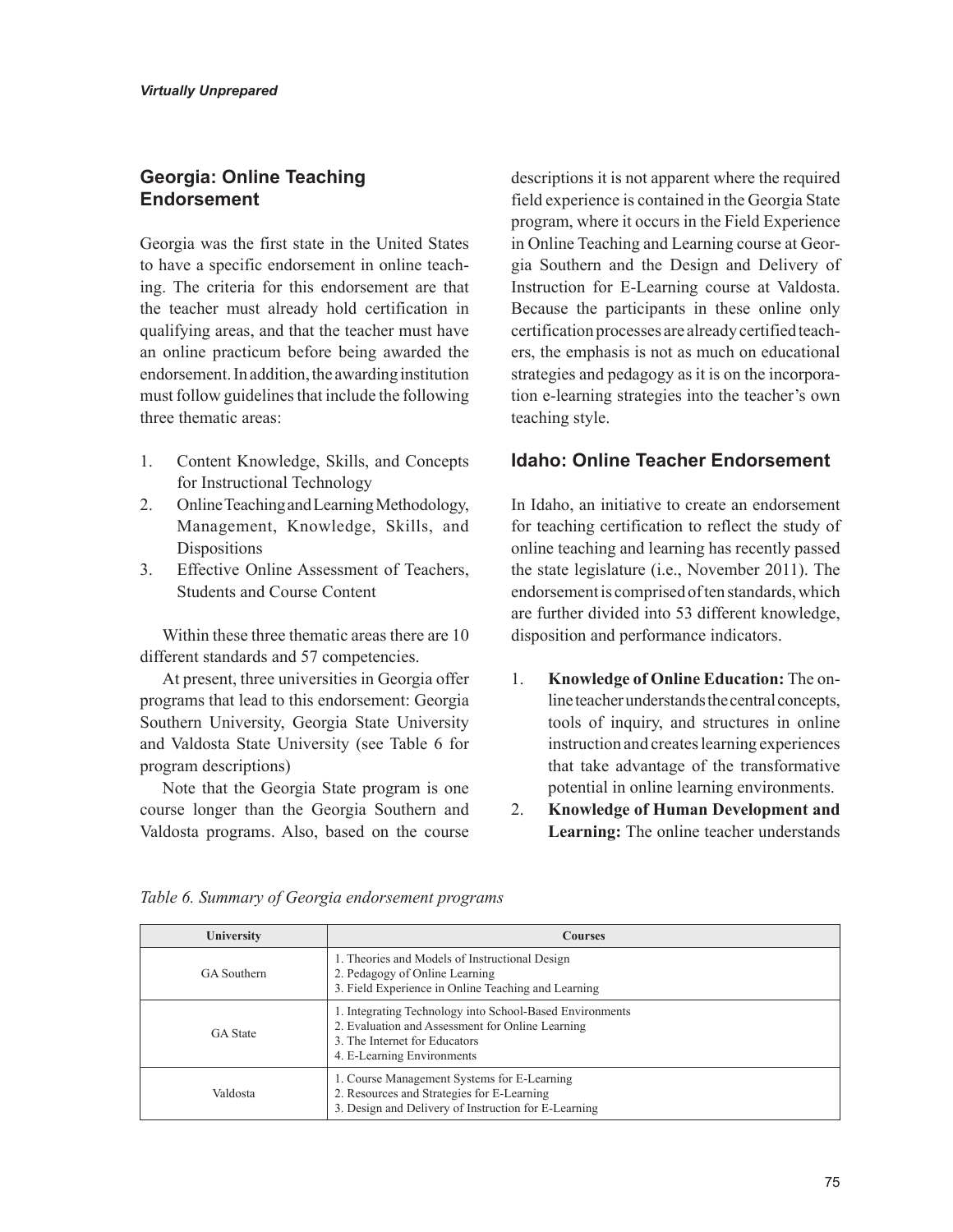how students learn and develop, and provides opportunities that support their intellectual, social, and personal development.

- 3. **Modifying Instruction for Individual Needs:** The online teacher understands how students differ in their approaches to learning and creates instructional opportunities that are adapted to learners with diverse needs.
- 4. **Multiple Instructional Strategies:** The online teacher understands and uses a variety of instructional strategies to develop students' critical thinking, problem solving, and performance skills.
- 5. **Classroom Motivation and Management Skills:** The online teacher understands individual and group motivation and behavior and creates a learning environment that encourages positive social interaction, active engagement in learning, and self-motivation.
- 6. **Communication Skills, Networking, and Community Building:** The online teacher uses a variety of communication techniques including verbal, nonverbal, and media to foster inquiry, collaboration, and supportive interaction in and beyond the classroom.
- 7. **Instructional Planning Skills:** The online teacher plans and prepares instruction based upon knowledge of subject matter, students, the community, and curriculum goals.
- 8. **Assessment of Student Learning:** The online teacher understands, uses, and interprets formal and informal assessment strategies to evaluate and advance student performance and to determine program effectiveness.
- 9. **Professional Commitment and Responsibility:** The online teacher is a reflective practitioner who demonstrates a commitment to professional standards and is continuously engaged in purposeful mastery of the art and science of online teaching.
- 10. **Partnerships:** The online teacher interacts in a professional, effective manner with

colleagues, parents, and other members of the community to support students' learning and well-being.

The requirements for this endorsement state that the teacher must already be certified in his or her field of study. The teacher must take 20 credit hours of courses in the study of online teaching and learning. As well, the teacher must either take an eight-week online teaching internship or have at least one year of experience as an online teacher and be able to document that experience.

With an announcement in August 2010, Boise State University indicated that it was building upon its Graduate Certificate in Online Teaching to provide in-service teachers three options to take advantage of this new online teaching endorsement (see Table 7).

Under the competency-based options, students have to illustrate that they have met all of the performance indicators in the Idaho K-12 Online Teaching Endorsement Matrix (see https://sites. google.com/a/boisestate.edu/idaho-online-endorsement/idaho-k-12-online-teaching-endorsement-matrix).

#### **Ontario: Qualification for Teaching and Learning through e-Learning**

Outside of the United States, the Canadian province of Ontario is the only jurisdiction where there is any kind of recognition for online teaching. The Ontario College of Teachers is responsible for the accreditation of teacher education programs in the province. Recently, the Ontario College of Teachers created an "Additional Qualification Course Guideline Teaching and Learning through E-Learning," a thirteen page document that is much more extensive than the online teaching endorsements in the United States and is intended to provide a comprehensive capture of the important aspects of the professional development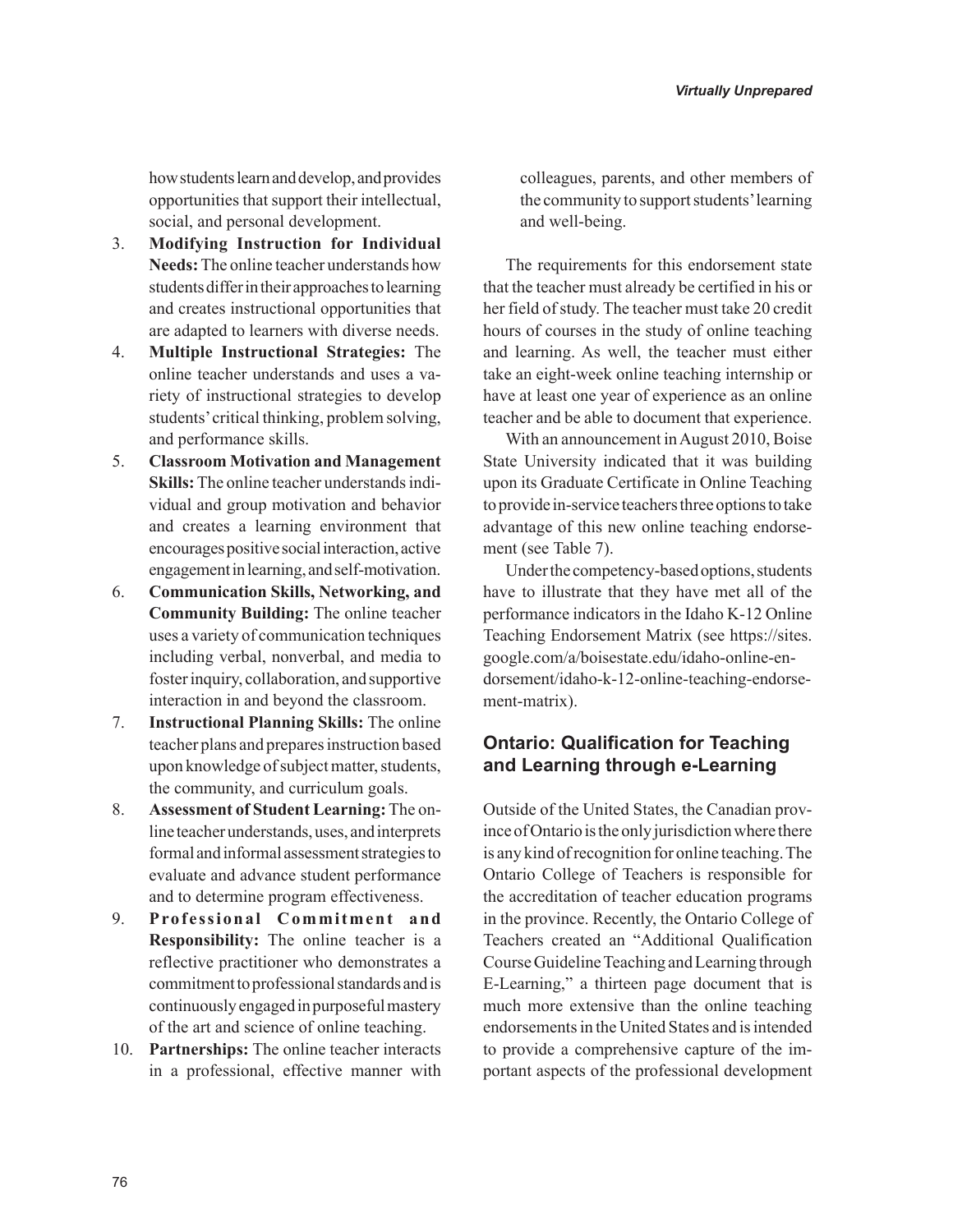| Population          | Paths                                                                                                                                                                                                                                                                                                                                                                                                                                             |
|---------------------|---------------------------------------------------------------------------------------------------------------------------------------------------------------------------------------------------------------------------------------------------------------------------------------------------------------------------------------------------------------------------------------------------------------------------------------------------|
| <b>BSU</b> Students | Complete the following courses:<br>1. Internet for Educators (3 credits)<br>2. Theoretical Foundations of Educational Technology (3 credits)<br>3. Online Course Design (3 credits)<br>4. Teaching Online in the K-12 Environment (3 credits)<br>5. Advanced Online Teaching (3 credits)<br>6. Social Network Learning (3 credits)<br>7. Internship (2 credits or evidence of one year of online teaching experience)                             |
| <b>BSU</b> Students | The endorsement is intended to be competency-based, which means that students can demonstrate their<br>competency in meeting the recommended proficiencies through a combination of course completion and<br>other PD experiences. In this instance, the submission of an e-Portfolio (i.e., EDTECH597: Endorsement<br>Portfolio) is required to demonstrate that the proficiencies have been met.                                                |
| In-service Teachers | This option would apply to teachers who have been teaching in the K-12 online environment for several<br>years, who have participated in PD training through their employer or in PD workshops, and who have<br>perhaps completed some graduate courses related to online teaching and learning. The submission of an<br>e-Portfolio (i.e., EDTECH597: Endorsement Portfolio) is required to demonstrate that the proficiencies<br>have been met. |

*Table 7. Boise State endorsement options* 

for teachers interested in teaching in an online environment. The qualifications cover ethics, multiculturalism, pedagogy, instructional design components, assessment, and also has references for further reading. Upon successful completion of the program, candidates receive a certificate of completion. It is not clear from the document whether certification is mandatory to teach online or which Ontario universities offer programs that lead to this qualification.

#### **Are Online Teaching Endorsements Necessary?**

With all the push toward online teaching and learning, perhaps teachers who wish to provide these services need to be trained to utilize the unique environment of the web. It is a changing presence and becoming ubiquitous in education today. Teachers who teach online must be able to create engaging online learning in an environment where the student is physically (and, in some instances, psychologically) distant from him or her. In terms of communication alone, teaching and learning online is very different than traditional classrooms. But is this really the domain of teachers who teach exclusively online?

It is predicted that by 2019 half of all high school classes will be taught online (Christensen, Horn, & Johnson, 2008). Recently, the market analyst Ambient Insight (2011) estimated that the current level of participation in K-12 online and blended learning was four million students. There is a need to be prepared for the online environment, but not just for a few self-selected teachers. Since it has been shown that most online teachers have previously been teaching in traditional classrooms for many years (Archambeault & Crippen, 2009), the question should be how will all teachers be prepared to utilize these pedagogies in their practice?

Online students can find themselves in a variety of course models. In these models the teacher has differing levels of engagement and responsibility. In the independent model, the course is primarily self-taught and the teacher mainly provides technical skills so that the student can complete the course. In the asynchronous model, the teacher must provide feedback on assignments, moderate student discussion boards, and generally support and guide the student. In these instances,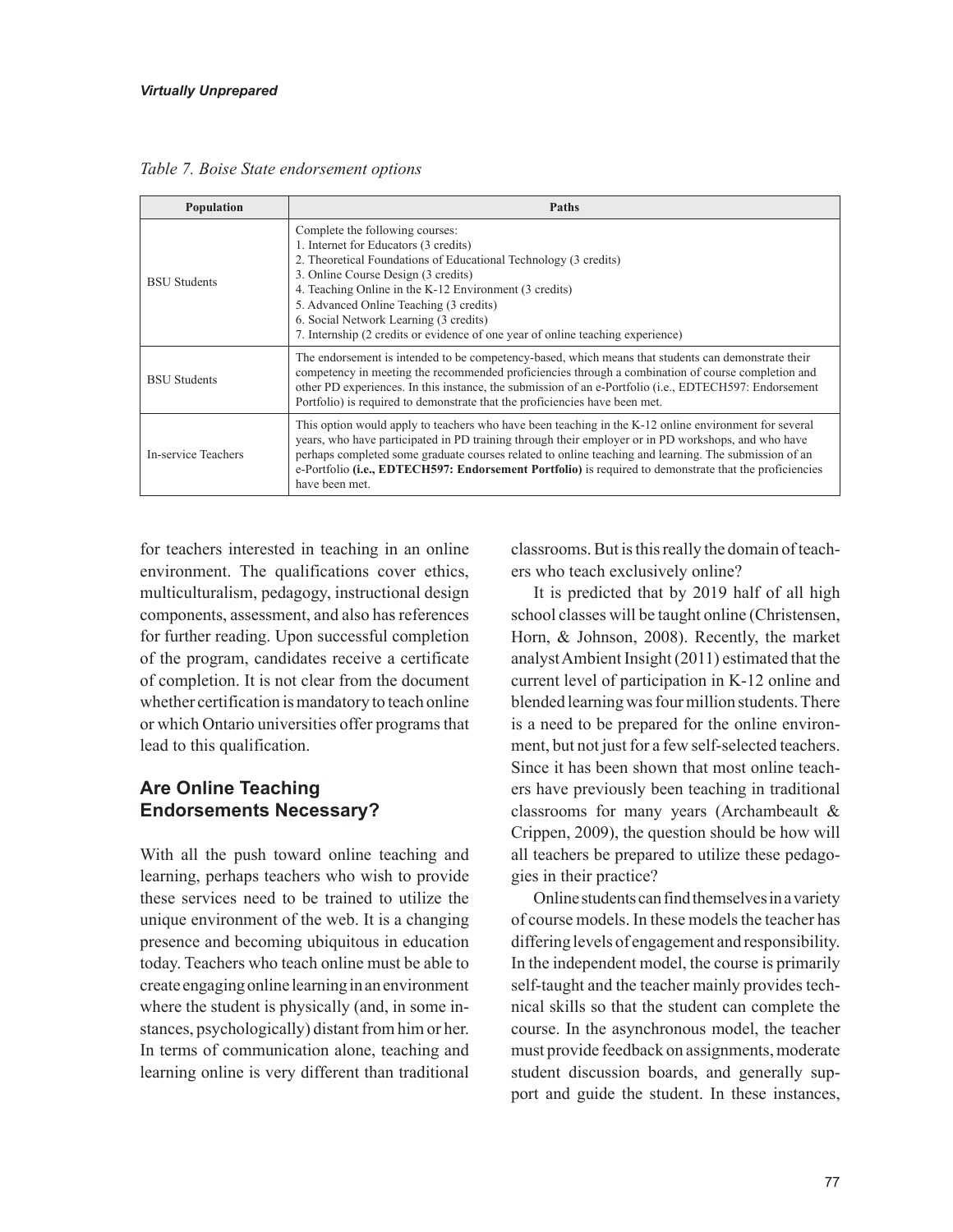the teacher must be able to communicate well in situations where communication may never be direct (i.e., by phone, chat, or in person). The teacher must monitor the students to make sure they do not feel or become isolated, and if this does occur the teacher must have the tools to help the student overcome this learning challenge. Finally, in the synchronous model the teacher and students interact directly in a real-time setting; most often during a prearranged online meeting time. In these instances, the teacher must be able to implement many of the same skills they would use in a real-time classroom environment, only with those interactions being mediated by technology.

In some ways, the online environment has its own issues—the teacher has to be both techsavvy and be able to guide students. The teacher or facilitator at the school may not have access to the student's progress or success, so the online teacher must be vigilant in keeping the student engaged. Online teachers may not have designed the course they teach, even though they understand and teach the content. They need advanced skills in the management of instructional activities and strong engagement skills. They need a genuine excitement for the course content, and familiarity with the curriculum. These teachers will also need to be able to select engaging content, rich multimedia for instruction, nontraditional content delivery methods, sound teaching philosophy, an understanding of the use of the Internet to teach and learn, and innovative teaching strategies.

However, it can be argued that these skills are not exclusively the domain of the teacher who delivers instruction via distance. Is it only the domain of online teaching and learning to understand how to use the Internet or select rich multimedia for instruction? These skills provide a richer experience for students regardless of the instructional delivery method. Teacher should be genuinely engaged with the course content and enthusiastically encourages students will bring energy and success to the course, whether the course is delivered via distance or not. As well, teachers need technology skills for instruction, whether it is delivered face-to-face or online. Successful teachers use non-traditional teaching methods. Communication skills are a necessary part of the instructional process. These skills are necessary for every teacher in service today. The profession needs to have these aspects of what is now considered the domain of online instructional practice incorporated into the traditional teacher preparation curriculum of all teacher education programs. We are doing a disservice to all our students and teachers if we do not demand this. In much the same way that all teachers should be able to integrate technology into their teaching (which means that endorsements to technology integration are redundant at best, demeaning to a professional at worst), all teachers should be able to design, deliver and support instruction in an online as well as a face-to-face environment.

#### **REFERENCES**

Ambient Insight. (2011). *2011 learning technology research taxonomy: Research methodology, buyer segmentation, product definitions, and licensing model*. Monroe, WA: Author. Retrieved from http://www.ambientinsight.com/Resources/ Documents/AmbientInsight\_Learning\_Technology\_Taxonomy.pdf

Archambault, L., & Crippen, K. (2009). K-12 distance educators at work: who's teaching online across the United States. *Journal of Research on Technology in Education*, *41*(4), 363–376.

Aronson, J. Z., & Timms, M. J. (2003). *Net choices, net gains: Supplementing the high school curriculum with online courses*. San Francisco, CA: WestEd. Retrieved from www.wested.org/ online\_pubs/KN-03-02.pdf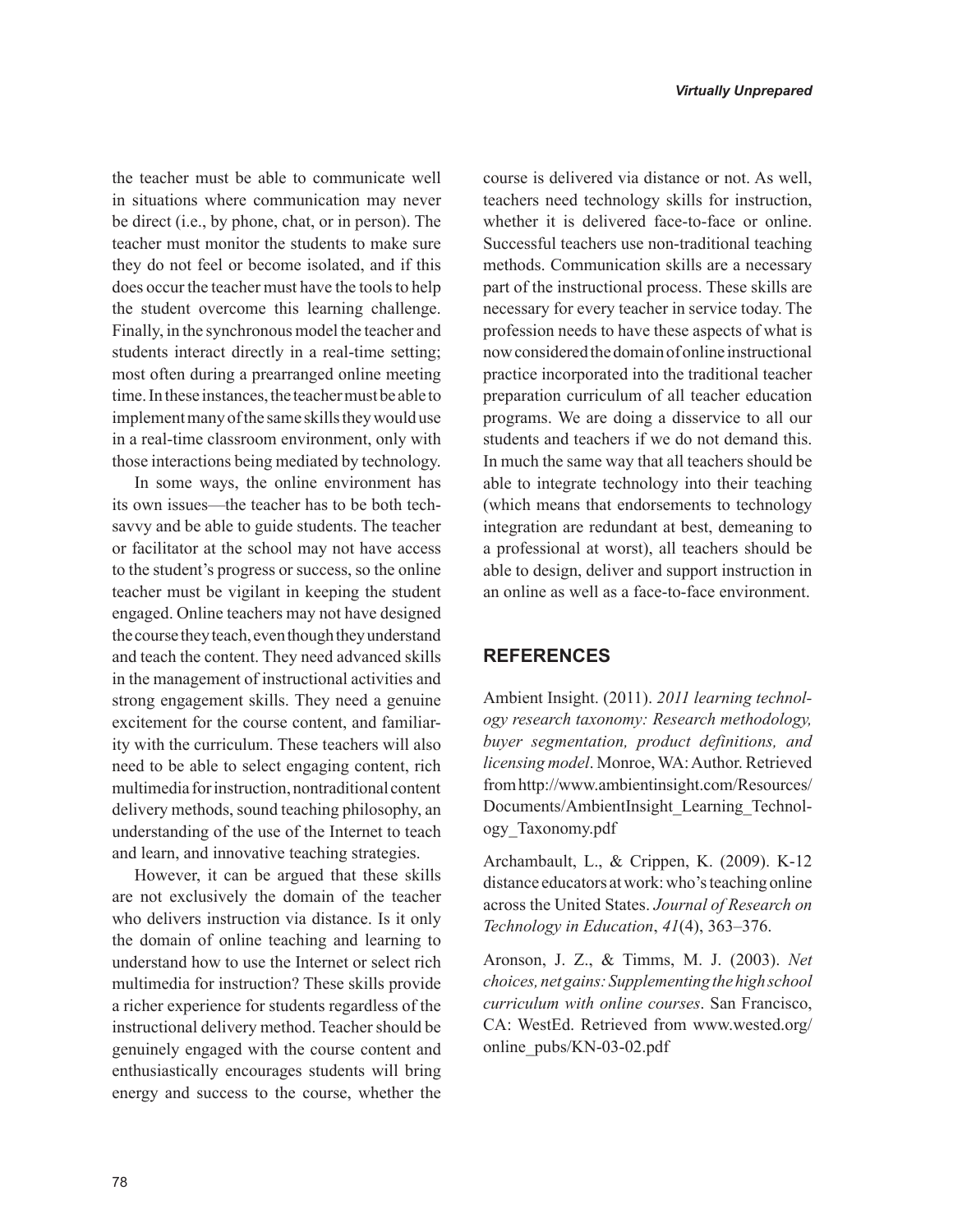Barbour, M. K. (2007). Principles of effective web-based content for secondary school students: Teacher and developer perceptions. *Journal of Distance Education*, *21*(3), 93–114.

Barbour, M. K. (2009). Today's student and virtual schooling: The reality, the challenges, the promise… . *Journal of Distance Learning*, *13*(1), 5–25.

Barbour, M. K. (2011). Training teachers for a virtual school system: A call to action. In Polly, D., Mims, C., & Persichitte, K. (Eds.), *Creating technology-rich teacher education programs: Key issues* (pp. 499–517). Hershey, PA: IGI Global.

Barbour, M. K., & Reeves, T. C. (2009). The reality of virtual schools: A review of the literature. *Computers & Education*, *52*(2), 402–416. doi:10.1016/j.compedu.2008.09.009

Brown, K. (2000). *Diploma in teleLearning and rural school teaching*. A presentation at Hook Line & Net, Clarenville, NL. Retrieved from http:// www.snn-rdr.ca/snn/hln2000/telelearning.html

Christensen, C. M., Horn, M. B., & Johnson, C. W. (2008). *Disrupting class: How disruptive innovation will change the way the world learns*. New York, NY: McGraw-Hill.

Clark, T. (2001). *Virtual schools: Trends and issues—A study of virtual schools in the United States*. San Francisco, CA: Western Regional Educational Laboratories. Retrieved from http:// www.wested.org/online\_pubs/virtualschools.pdf

Clark, T. (2007). Virtual and distance education in North American schools. In Moore, M. G. (Ed.), *Handbook of distance education* (2nd ed., pp. 473–490). Mahwah, NJ: Lawrence Erlbaum Associates.

Collis, B. (1999). Designing for differences: Cultural issues in the design of WWW-based coursesupport sites. *British Journal of Educational Technology*, *30*(3), 201–215. doi:10.1111/1467- 8535.00110

Cyrs, T. E. (1997). Competence in teaching at a distance. In Cyrs, T. E. (Ed.), *Teaching and learning at a distance: What it takes to effectively design, deliver, and evaluate programs* (pp. 15–18). San Francisco, CA: Jossey-Bass Publishers.

Davis, N., Demiraslan, Y., & Wortmann, K. (2007, October). *Preparing to support online learning in K-12*. A presentation at the Iowa Educational Technology Conference, Des Moines, IA. Retrieved from http://ctlt.iastate.edu/~tegivirtual school/TEGIVIRTUAL SCHOOL/publications/ ITEC2007-presentations.pdf

Davis, N. E., & Niederhauser, D. S. (2007). Virtual schooling. *Learning and Leading with Technology*, *34*(7), 10–15.

Davis, N. E., & Roblyer, M. D. (2005). Preparing teachers for the "schools that technology built": Evaluation of a program to train teachers for virtual schooling. *Journal of Research on Technology in Education*, *37*(4), 399–409.

Davis, N. E., Roblyer, M. D., Charania, A., Ferdig, R., Harms, C., Compton, L. K. L., & Cho, M. O. (2007). Illustrating the "virtual" in virtual schooling: Challenges and strategies for creating real tools to prepare virtual teachers. *The Internet and Higher Education*, *10*(1), 27–39. Retrieved from http://ctlt.iastate.edu/~tegivs/TEGIVS/ publications/JP2007%20davis&roblyer.pdf doi:10.1016/j.iheduc.2006.11.001

Dawley, L., Rice, K., & Hinck, G. (2010). *Going Virtual! 2010: The status of professional development and unique needs of K-12 online teachers*. Boise, ID: Boise State University. Retrieved from http://edtech.boisestate.edu/goingvirtual/ goingvirtual3.pdf

Demiraslan-Cevik, Y. (2008). *Final report to FIPSE for P116B040216 – TEGIVS: Teacher education goes into virtual schooling*. Ames, IA: Iowa State University. Retrieved from http:// yunus.hacettepe.edu.tr/~yasemind/HCIPortfolio/ TEGIVSPerformanceNarrative.pdf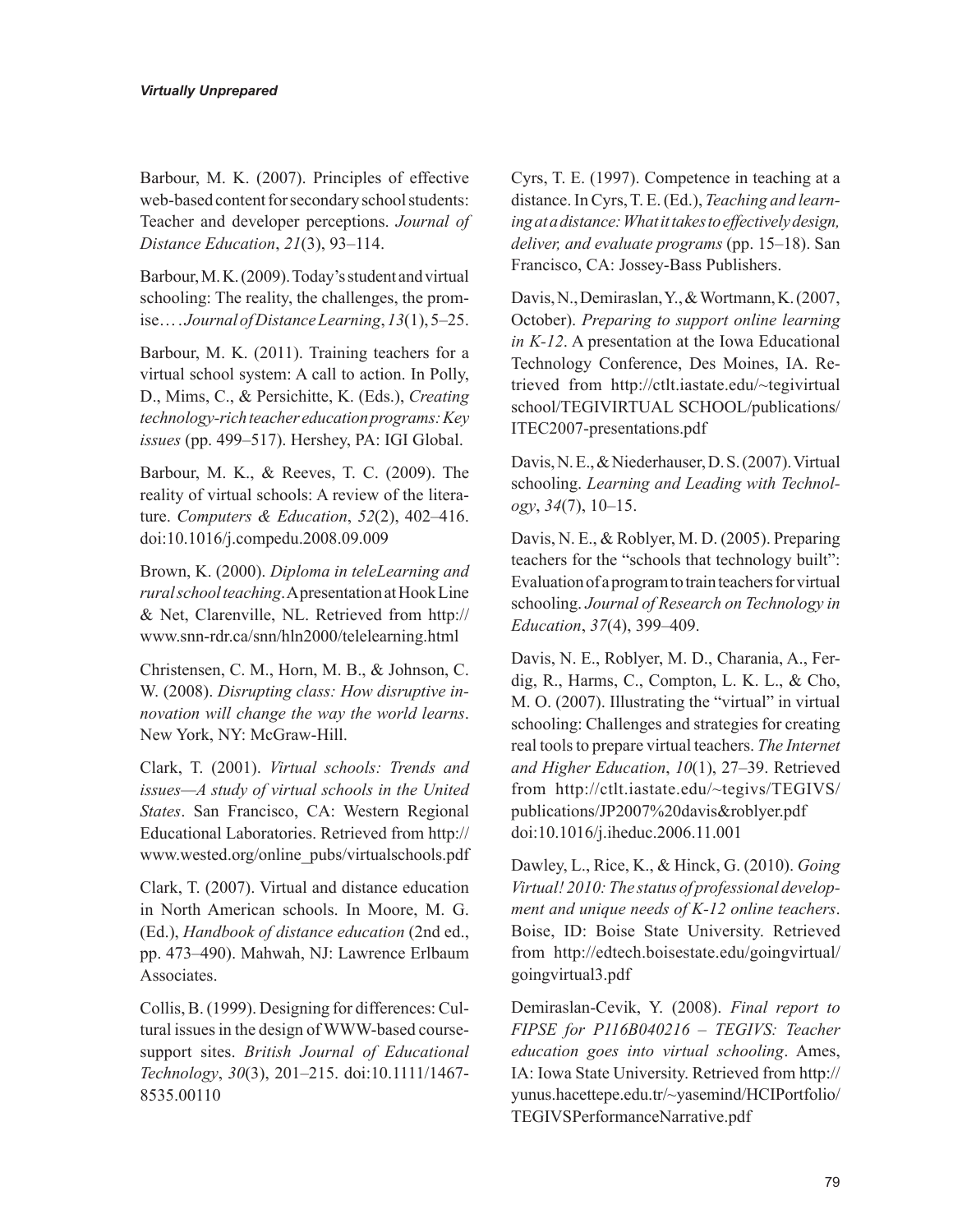DiPietro, M. (2010). Virtual school pedagogy: The instructional practices of K-12 virtual school teachers. *Journal of Educational Computing Research*, *42*(3), 327–354. doi:10.2190/EC.42.3.e

Easton, S. (2003). Clarifying the instructor's role in online distance learning. *Communication Education*, *52*(2), 87–105. doi:10.1080/03634520302470

Forcheri, P. (2011). Editorial: Reimagining schools: The potential of virtual education. *British Journal of Educational Technology*, *42*(3), 363–372. doi:10.1111/j.1467-8535.2011.01178.x

Friend, B., & Johnston, S. (2005). Florida virtual school: A choice for all students. In Berge, Z. L., & Clark, T. (Eds.), *Virtual schools: Planning for success* (pp. 97–117). New York, NY: Teachers College Press.

Harms, C. M., Niederhauser, D. S., Davis, N. E., Roblyer, M. D., & Gilbert, S. B. (2006). Educating educators for virtual schooling: Communicating roles and responsibilities. *The Electronic Journal of Communication, 16*(1-2). Retrieved from http:// ctlt.iastate.edu/~tegivs/TEGIVS/publications/ JP2007%20harms&niederhauser.pdf

Kaseman, L., & Kaseman, S. (2000). How will virtual schools effect homeschooling? *Home Education Magazine* (November-December), 16-19. Retrieved from http://homeedmag.com/ HEM/176/ndtch.html

Kennedy, K., & Archambault, L. (2011). The current state of field experiences in K-12 online learning programs in the U.S. In M. Koehler & P. Mishra (Eds.), *Proceedings of Society for Information Technology & Teacher Education International Conference 2011* (pp. 3454-3461). Chesapeake, VA: AACE.

Memorial University of Newfoundland. (1999). *Courses in telelearning and rural school teaching*. St. John's, NL: Author. Retrieved from http://www.mun. ca/regoff/cal99\_00/EducationTeleLearningand-RuralSchoolTeachingCourses.htm

Michigan Department of Education. (2008). *Standards for the preparation of teachers: Educational technology*. Lansing, MI: Author. Retrieved from http://www.michigan.gov/ documents/mde/EducTech\_NP\_SBEApprvl.5- 13-08.A\_236954\_7.doc

Morris, S. (2002). *Teaching and learning online: A step-by-step guide for designing an online K-12 school program*. Lanham, MD: Scarecrow Press Inc.

Picciano, A. G., & Seaman, J. (2009). *K-12 online learning: A 2008 follow-up of the survey of U.S. school district administrators*. Needham, MA: Alfred P. Sloan Foundation.

Rice, K., & Dawley, L. (2007). *Going virtual! The status of professional development for K-12 online teachers*. Boise, ID: Boise State University. Retrieved from http://edtech.boisestate.edu/ goingvirtual/goingvirtual1.pdf

Roblyer, M. D., Freeman, J., Stabler, M., & Schniedmiller, J. (2007). *External evaluation of the Alabama ACCESS initiative phase 3 report*. Eugene, OR: International Society for Technology in Education.

Roblyer, M. D., & McKenzie, B. (2000). Distant but not out-of-touch: What makes an effective distance learning instructor? *Learning and Leading with Technology*, *27*(6), 50–53.

Smith, R., Clark, T., & Blomeyer, R. L. (2005). *A synthesis of new research on K-12 online learning*. Naperville, IL: Learning Point Associates. Retrieved from http://www.ncrel.org/tech/synthesis/synthesis.pdf

State of Wisconsin. (2010). *Guidance on the 30 hours of professional development for teaching online courses*. Madison, WI: Author. Retrieved from http://dpi.wi.gov/imt/pdf/online\_course\_pd.pdf